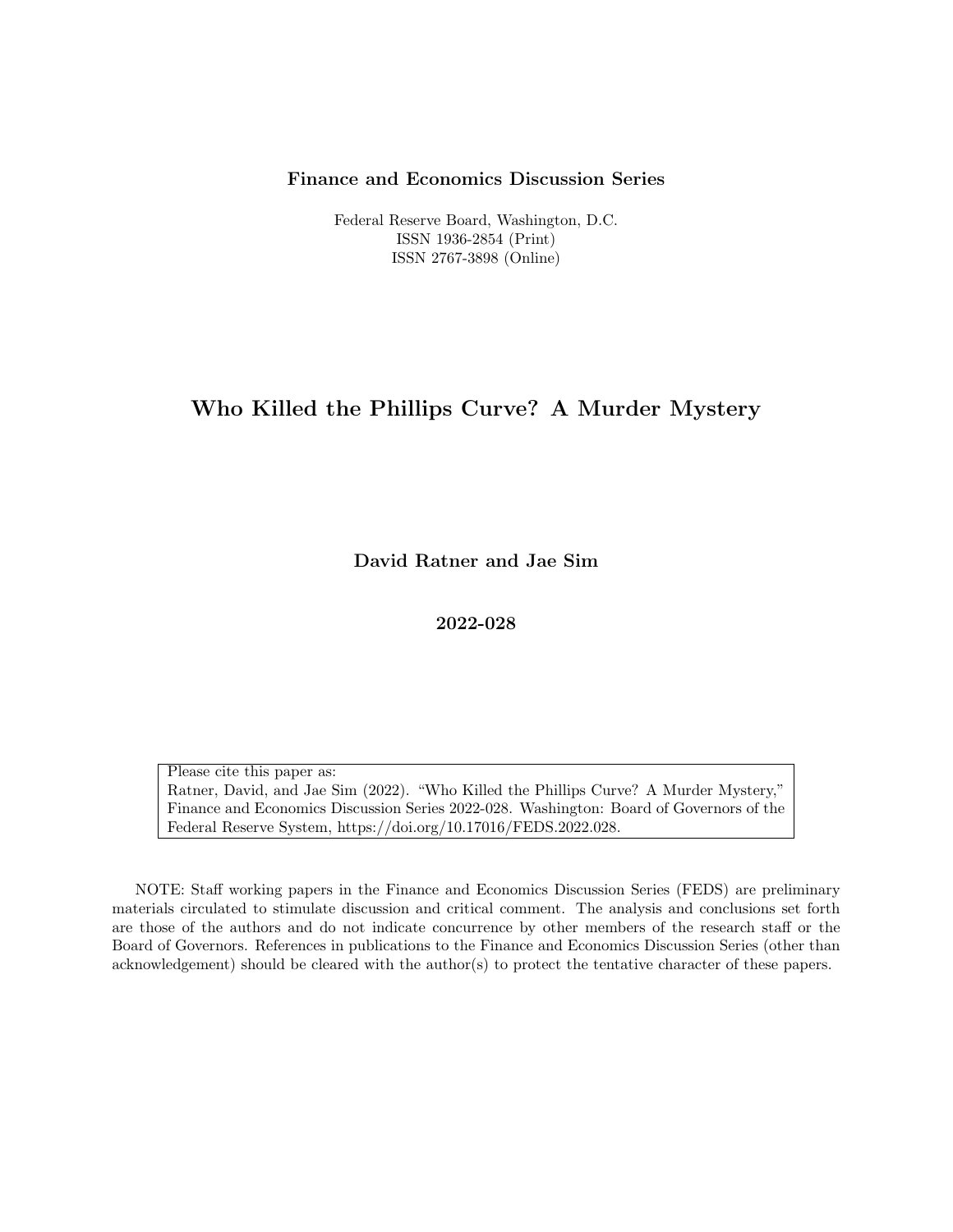# <span id="page-1-0"></span>WHO KILLED THE PHILLIPS CURVE? A Murder Mystery<sup>∗</sup>

David Ratner<sup>†</sup> Jae Sim<sup>‡</sup>

September 2021

#### Abstract

Is the Phillips curve dead? If so, who killed it? Conventional wisdom has it that the sound monetary policy since the 1980s not only conquered the Great Inflation, but also buried the Phillips curve itself. This paper provides an alternative explanation: labor market policies that have eroded worker bargaining power might have been the source of the demise of the Phillips curve. We develop what we call the "Kaleckian Phillips curve", the slope of which is determined by the bargaining power of trade unions. We show that a nearly 90 percent reduction in inflation volatility is possible even without any changes in monetary policy when the economy transitions from equal shares of power between workers and firms to a new balance in which firms dominate. In addition, we show that the decline of trade union power reduces the share of monopoly rents appropriated by workers, and thus helps explain the secular decline of labor share, and the rise of profit share. We provide time series and cross sectional evidence.

JEL CLASSIFICATION: E31, E32, E52 KEYWORDS: bargaining power, profits, inflation dynamics

<sup>∗</sup>The analysis and conclusions set forth are those of the authors and do not indicate concurrence by other members of the research staff or the Board of Governors. We thank Kendra Robbins for excellent research assistance.

<sup>†</sup>Board of Governors of the Federal Reserve System. Email: [david.d.ratner@frb.gov](mailto:Jae_Sim)

<sup>‡</sup>Board of Governors of the Federal Reserve System. Email: [jae.w.sim@frb.gov](mailto:Jae_Sim)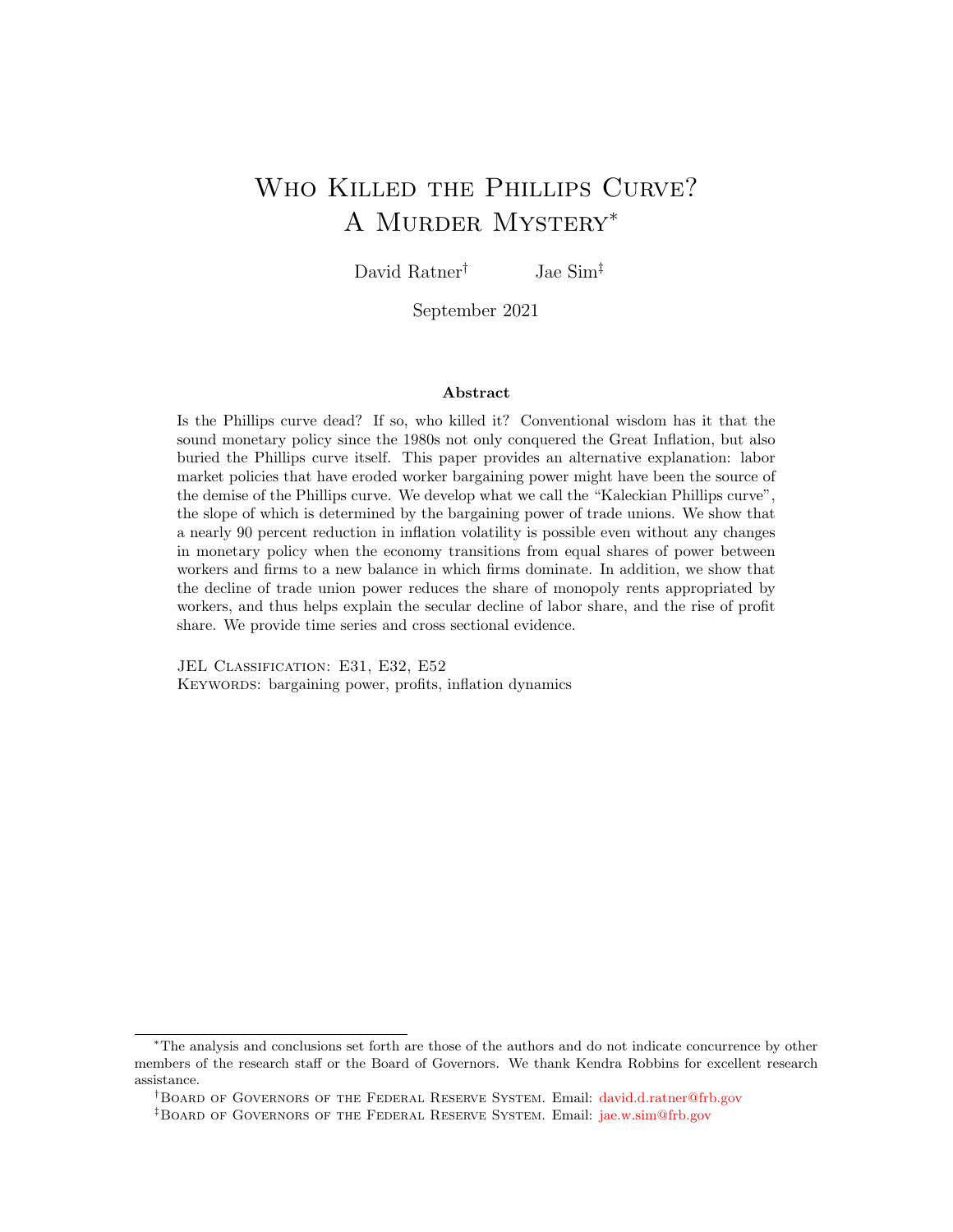John Ydstie: "But these days, jobs are very plentiful, yet inflation remains very low. That's got some people writing the obituary for the Phillips curve."

James Bullard: "If you put it in a murder mystery framework – "Who Killed" The Phillips Curve?"– it was the Fed that killed the Phillips curve."

NPR, October 29, 2018, 4:28 PM ET

### 1 Introduction

The Phillips curve has long been a workhorse model of inflation, and perhaps the central model underpinning successful monetary policy. The experience in the last decade puts in doubt the stability and usefulness of the Phillips curve in predicting inflation and conducting monetary policy. First, the Phillips curve failed to predict the stable inflation seen in the aftermath of the Global Financial Crisis (GFC) during 2008-2009 period, dubbed the "missing deflation" puzzle. Second, and more importantly, the Phillips curve failed to predict stable inflation during the recovery from the GFC. In September 2019 in the U.S. economy, the civilian unemployment rate fell to 3.5 percent, having fallen 6.5 percentage points since October 2009, the largest drop seen in any economic expansion since 1950. And yet, the inflation rate, as measured by the growth rate of core Personal Consumption Expenditure (PCE) price index, has shown no sign of acceleration. Mirroring the missing deflation, this has been called "the missing inflation" puzzle.

The two puzzles together suggest that developments in prices and wages have been disconnected with developments in real activity. A growing number of economists and commentators of different backgrounds have gone so far as to declare the death of the Phillips curve. A former Governor of the Federal Reserve Board summarized the difficulties in monetary-policy making in a world without a well-functioning Phillips curve:

"The substantive point is that we do not, at present, have a theory of inflation dynamics that works sufficiently well to be of use for the business of real-time monetary policy-making. The sociological point is that many (though certainly not all) good monetary policymakers who were formally trained as such have an almost instinctual attachment to some of those problematic concepts and hardto-estimate variables" [\(Tarullo](#page-35-0) [\(2017\)](#page-35-0), p.2).

Governor Tarullo's quote suggests that monetary policy will face substantial challenges if the root causes of the demise of the Phillips curve are not better understood, or new models of inflation dynamics are not developed.<sup>[1](#page-1-0)</sup>

<sup>&</sup>lt;sup>1</sup>Recently [McLeay and Tenreyro](#page-35-1) [\(2019a\)](#page-35-1) attempt to explain the empirical failure of the Phillips curve as a consequence of optimal monetary policy. The idea is based on a classic case of identification failure: if monetary policy is not optimal in the sense that it allows aggregate demand shocks to move the aggregate demand curve up and down against a given Phillips curve, one can recover the slope of the Phillips curve in aggregate data;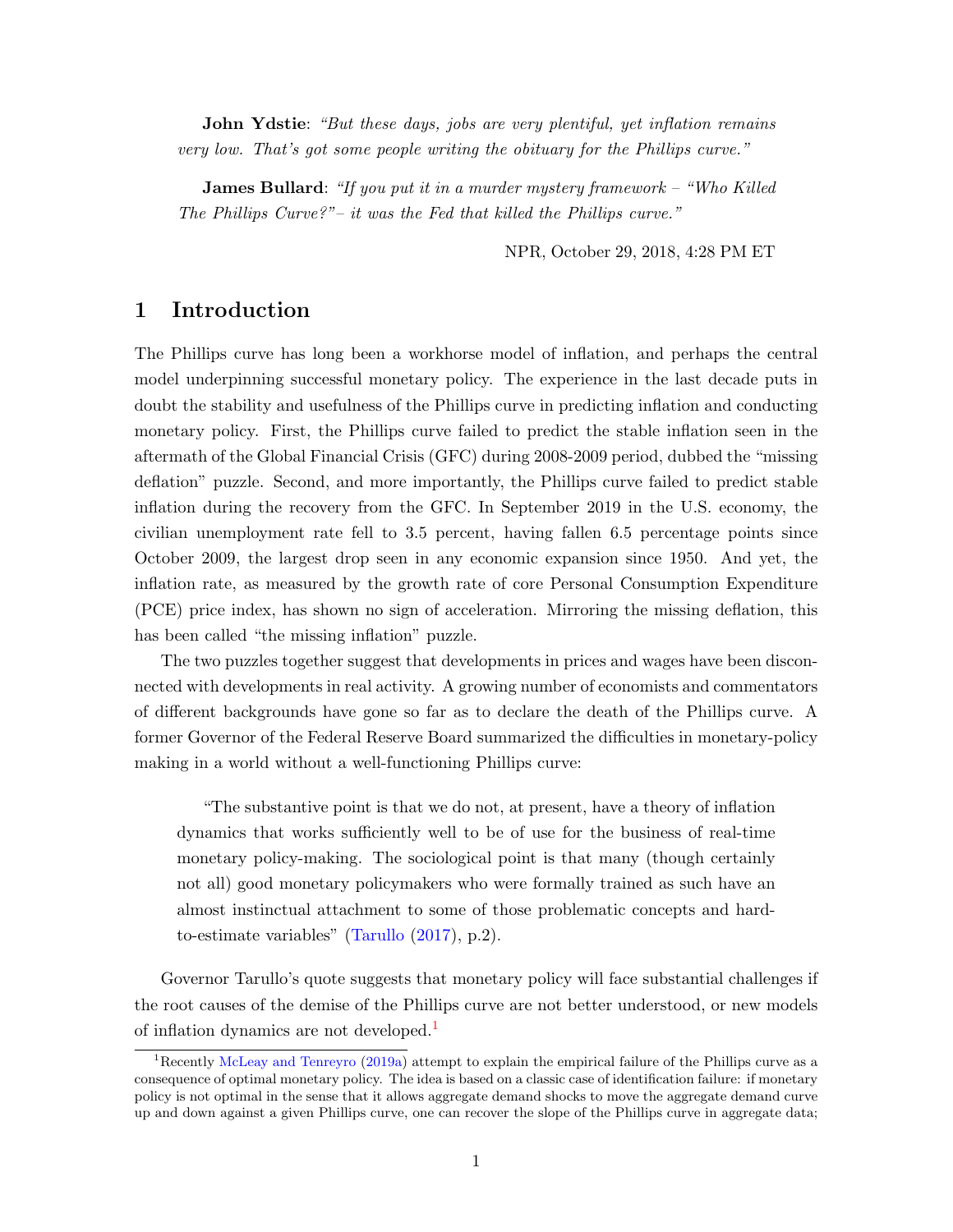Figure 1: Bargaining Power of Workers and Inflation

<span id="page-3-0"></span>

Notes: Work stoppage index data is from the Bureau of Labor Statistics.

In this paper, we ground our explanation of the change in the Phillips curve relationship on structural changes in the labor market since the 1980s. In particular, we build a theoretical model in which workers' bargaining power determines the slope of the Phillips curve. We argue that the "missing inflation" puzzle is due to a collapse of workers' bargaining power that has in turn left the slope of the Phillips curve nearly flat.

Figure [1](#page-3-0) juxtaposes the work stoppage index for the United States (blue solid line, the left axis), one potential measure of workers' bargaining power, and the core PCE price inflation rate (red dashed line, the right axis). The figure suggests that the bargaining power of workers may be an important driver of the inflation dynamics during 1960s and 1970s. Both the bargaining power of workers and the inflation rate suddenly collapsed around the mid-1980s. Correlation is, of course, not causation and another interpretation is possible: monetarypolicy tightening under Paul Volcker led to the disinflation shown in the figure, which in turn may have made striking for cost of living adjustment less urgent as the inflation rate has been stabilized.

In fact, the two interpretations of the figure are consistent with the existence of two different schools of thought regarding the cause of inflation. The dominant view, called

however, if the optimal monetary policy insulates the economy from demand shocks, econometricians cannot identify the Phillips curve using standard methods. We are open to this possibility. However, we note that this explanation fails in the presence of price/wage markup shocks. Even when monetary policy is suboptimal, the presence of markup shocks that shift the Phillips curve up and down prevents the identification of Phillips curve, which raises the question of how the Phillips curve could have been identified before Paul Volker's tenure.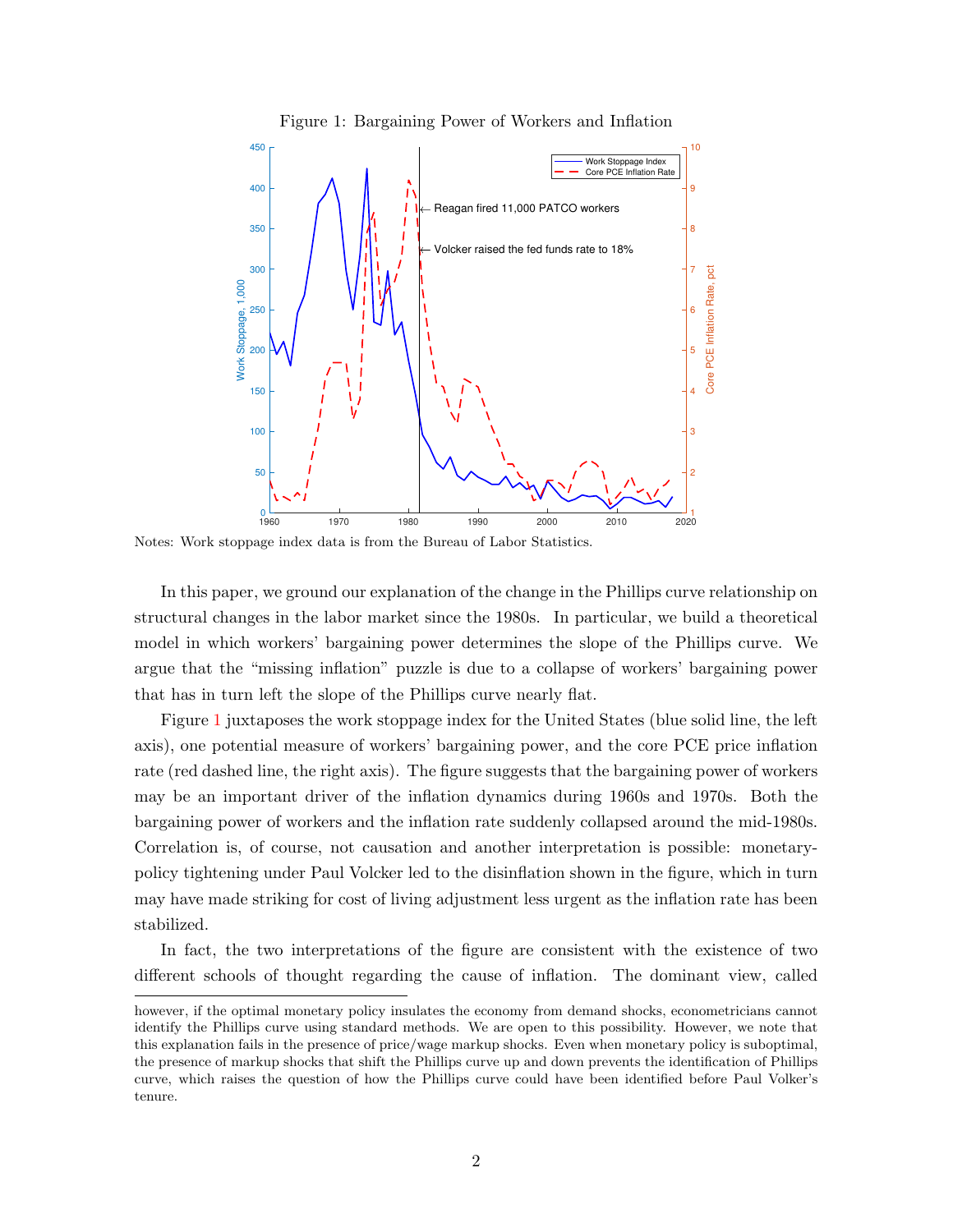Monetarism (including New Keynesianism), asserts that money or monetary policy controls inflation. The second school of thought, called conflict theory of inflation (mostly developed by Post-Keynesians), contends that inflation has a real root rather than a monetary root, and the cause of inflation can be found in the class conflict between capitalists and workers.

The conflict theory of inflation starts from the recognition that workers together with capitalists constitute stakeholders of the firms and may have some claims on production rents through trade union power. The theory posits that trade unions have preferences over the relative shares of workers' income. In the theory, militant trade unions with strong bargaining power try to achieve a certain target labor share in collective bargaining. The resulting wage contract stipulates the rate of inflation that agents in the economy should anticipate. The theory also assumes that capitalists have a target profit share. However the target profit share is not necessarily equal to the profit share implied by the wage contract. The difference is called the "aspiration gap" (see [Rowthorn](#page-35-2) [\(1977\)](#page-35-2) and [Rosenberg and Weisskopf](#page-35-3) [\(1981\)](#page-35-3)). Given the market power of the firms, the only way to achieve the target share is then to raise the price above and beyond what is anticipated in the wage contract. The stronger the trade union power, the greater the conflict of class interests. The greater the aspiration gap, the greater the unanticipated inflation.[2](#page-1-0)

In this paper we attempt to bring the broad contours of conflict theory into a dynamic general equilibrium framework. We start with the assumption that workers are represented by trade unions, and that workers can extract a share of the production rents through their labor union power. In particular, we assume that the trade unions have preferences over the total earnings of its members, and therefore both the size of employment and the wage rate.<sup>[3](#page-1-0)</sup> Given monopolistic competition, the conditional labor demand of firms is declining in relative product prices, implying that the more successful the trade unions is in securing a larger workforce, the lower are product prices and markups. This is consistent with the conflict theory of inflation in which "trade-union power restrains the markups" [\(Kalecki](#page-34-0) [\(1971\)](#page-34-0), p.161). The markups of monopolistically competitive firms are determined not only by their market power (the elasticity of substitution as in a standard New Keynesian model), but also by the real bargaining power of trade unions.

<sup>&</sup>lt;sup>2</sup> James Tobin, while neither a Post-Keynesian nor a New Keynesian, could not have expressed the idea more eloquently:

<sup>&</sup>quot;inflation is the symptom of deep-rooted social and economic contradiction and conflict. There is no real equilibrium path. The major economic groups are claiming pieces of pie that together exceed the whole pie. Inflation is the way that their claims, so far as they are expressed in nominal terms, are temporarily reconciled. But it will continue and indeed accelerate so long as the basic conflicts of real claims and real power continue" [\(Tobin](#page-35-4) [\(1981\)](#page-35-4), p.28).

From this perspective, the current lack of inflation is indicative of the lack of "conflicts of real claims and real power", as can be seen in the decline of work stoppage index, union density, or in the decline of labor share.

<sup>&</sup>lt;sup>3</sup>The idea of bargaining over employment size as well as wage and thereby workers sharing the production rents with firms as stakeholders of the firms dates back, at least as far as we know, to [McDonald and Solow](#page-34-1) [\(1981\)](#page-34-1) and [McDonald and Solow](#page-35-5) [\(1985\)](#page-35-5).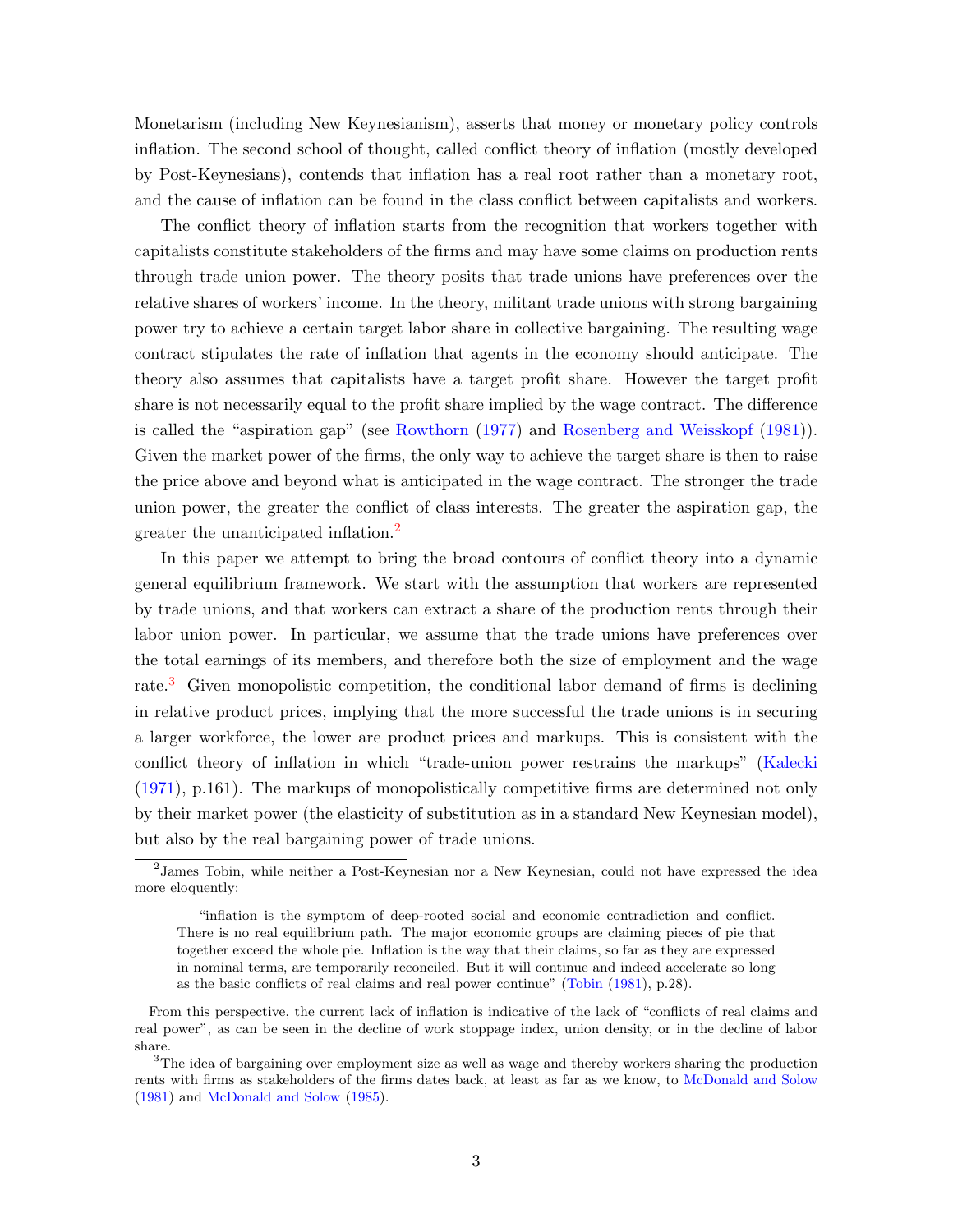Using these assumptions, we derive what we call the Kaleckian Phillips curve, which nests the New Keynesian Phillips curve as a special case. We show that the slope of the Kaleckian Phillips curve is an increasing function of the bargaining power of trade unions in dividing production rents.[4](#page-1-0) From our theoretical point of view, the lack of inflation pressure in the current situation reflects the lack of bargaining power of workers despite the extremely low rate of unemployment. In stark contrast to the standard New Keynesian result, we find that non-monetary factors are an important determinant of inflation dynamics. Instead, we show that the process that governs inflation dynamics is intimately related to the distribution of bargaining power between workers and firms.

Using our model, we perform two analyses. First, we conduct a comparative static analysis to study the real and financial consequences of transitioning from equal shares of power between workers and firms to a new balance in which firms dominate. The results show that a substantial part of the secular trends in income distribution and factor shares can be generated by the changes in the balance of bargaining power. In particular, the change in union bargaining power can explain the secular decline of the labor and capital shares, and the secular rise of the profit share observed in the last four decades. The change in bargaining power can also explain the large increases in Tobin's Q and stock market capitalization ratio (market capitalization-to-nominal GDP). What is remarkable is that all of these secular trends can be generated without the hypothesis of the rise of market concentration, a common feature underlying several influential studies such as [De Loecker et al.](#page-34-2) [\(2018\)](#page-34-2), [Barkai](#page-33-0) [\(2016\)](#page-33-0), [Farhi and Gourio](#page-33-1) [\(2018\)](#page-33-1) and Gutiérrez and Philippon [\(2017\)](#page-34-3).

Second, using our general equilibrium model, we show that the assumed change in bargaining power, and the resulting flattening of the Phillips curve, reduces inflation volatility by 87 percent without any changes in the monetary policy regime. This result casts doubt on the dominant view that the disinflation since the 1980s was due to Volcker's monetary policy. It suggests an alternative view that labor market policy since the 1980s, and structural changes in the labor market, led to reduced worker bargaining power, and it was those forces which induced the large disinflation. In addition, the consequences of the disinflation may not have been shared equally across economic agents, as workers bore the brunt of economic consequences of the decline in their bargaining power.

We finish our analysis by documenting time series and cross sectional evidence on the relationship between worker bargaining power and the slope of the Phillips curve. We estimate our theoretical Phillips curve using labor share and GDP deflator data from the U.S. and U.K, both of which have experienced substantial declines in labor union density since the 1980s. We divide the sample into pre- and post-Reagan/Thatcher era. The Kaleckian Phillips curve specification allows us to construct a semi-structural estimate of bargaining power from the estimated Phillips curve. For the pre-Reagan/Thatcher era (1961-1980 for U.S and 1961-

<sup>4</sup>Search and matching frictions introduce the notion of bargaining power of workers in sharing the match surplus that arises from the search friction. Importantly, however, worker bargaining power derived from search frictions does not affect the slope of the Phillips curve.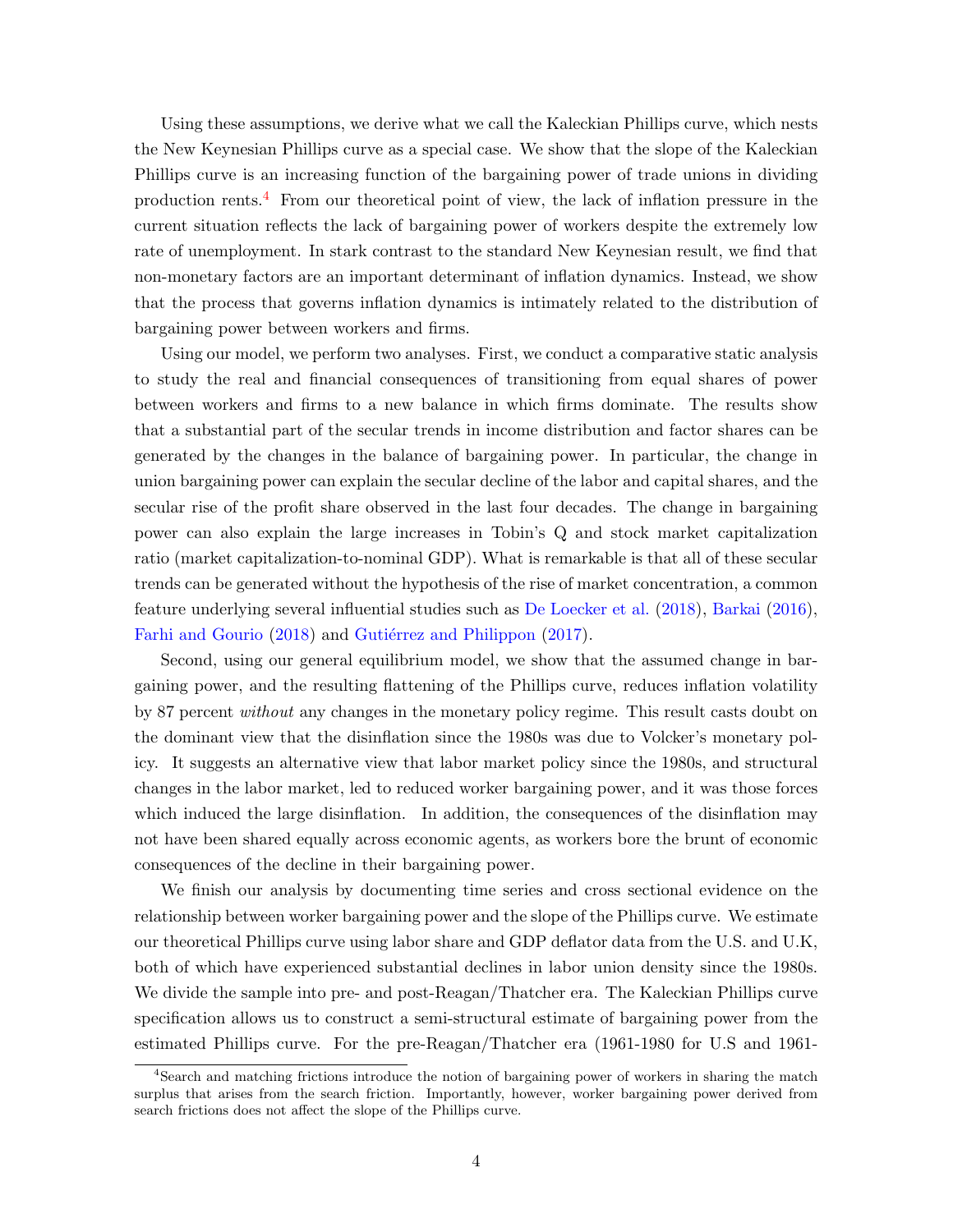1978 for U.K.), the estimates of firms' bargaining power is 0.52 and 0.54 for U.S. and U.K. respectively, indicating that the balance of power between workers and firms were relatively even during the earlier period. However, for the post-Reagan/Thatcher era, we estimate that firms' bargaining power was 0.92 and 1.0 for the U.S. and U.K., respectively, implying that the balance of power has been tilted nearly completely toward firms in the later period. These estimates are also consistent with a "flat" Phillips curve.

Finally, we exploit the substantial regional heterogeneity in labor union density, and hence worker bargaining power, across regions in the U.S. We estimates Phillips curves using MSAlevel data as well as state-level data on inflation, unemployment, labor share, and union density to uncover the empirical relationship between the slope of reduced-form Phillips curves and worker bargaining power. We find consistent evidence that in cities and states with higher union density, the slope of the Phillips curve is steeper.

The rest of the paper is organized as follows: Section [2](#page-6-0) develops our theoretical model and derives what we call Kaleckian Phillips curve; Section [3](#page-16-0) presents quantitative results regarding the role of bargaining power of workers in explaining inflation dynamics and labor/profit shares; Section [4](#page-24-0) presents time series and cross sectional evidence for the positive relationship between the bargaining power of workers and the slope of Phillips curve; Section [5](#page-33-2) concludes.

### <span id="page-6-0"></span>2 Model

The model economy consists of a continuum of monopolistically competitive firms, which produce intermediate goods; two households, one earning dividend income, and the other earning labor income; a government collects lump-sum taxes and distributes unemployment benefits; a monetary authority conducts monetary policy. Firms face nominal rigidities in product markets and face search and matching frictions the in labor market. Before we introduce the nominal rigidity, we consider a flexible economy below to show how the standard markup pricing rule in a monopolistically competitive industry is modified in our framework.

### 2.1 Generalized Markup Pricing Rule

Monopolistically competitive firms, indexed by  $i \in [0, 1]$ , combine capital and labor to produce intermediate goods using a linear technology,

$$
y_t(i) = a_t k_{t-1}(i)^{\alpha} n_t(i)^{1-\alpha}, \tag{1}
$$

where  $n_t(i)$  is the labor input and  $a_t$  is the aggregate technology level. The outputs are combined in a CES aggregator to produce the final consumption good:

$$
y_t = \left[ \int_0^1 y_t(i)^{\frac{\epsilon - 1}{\epsilon}} di \right]^{\frac{\epsilon}{\epsilon - 1}},
$$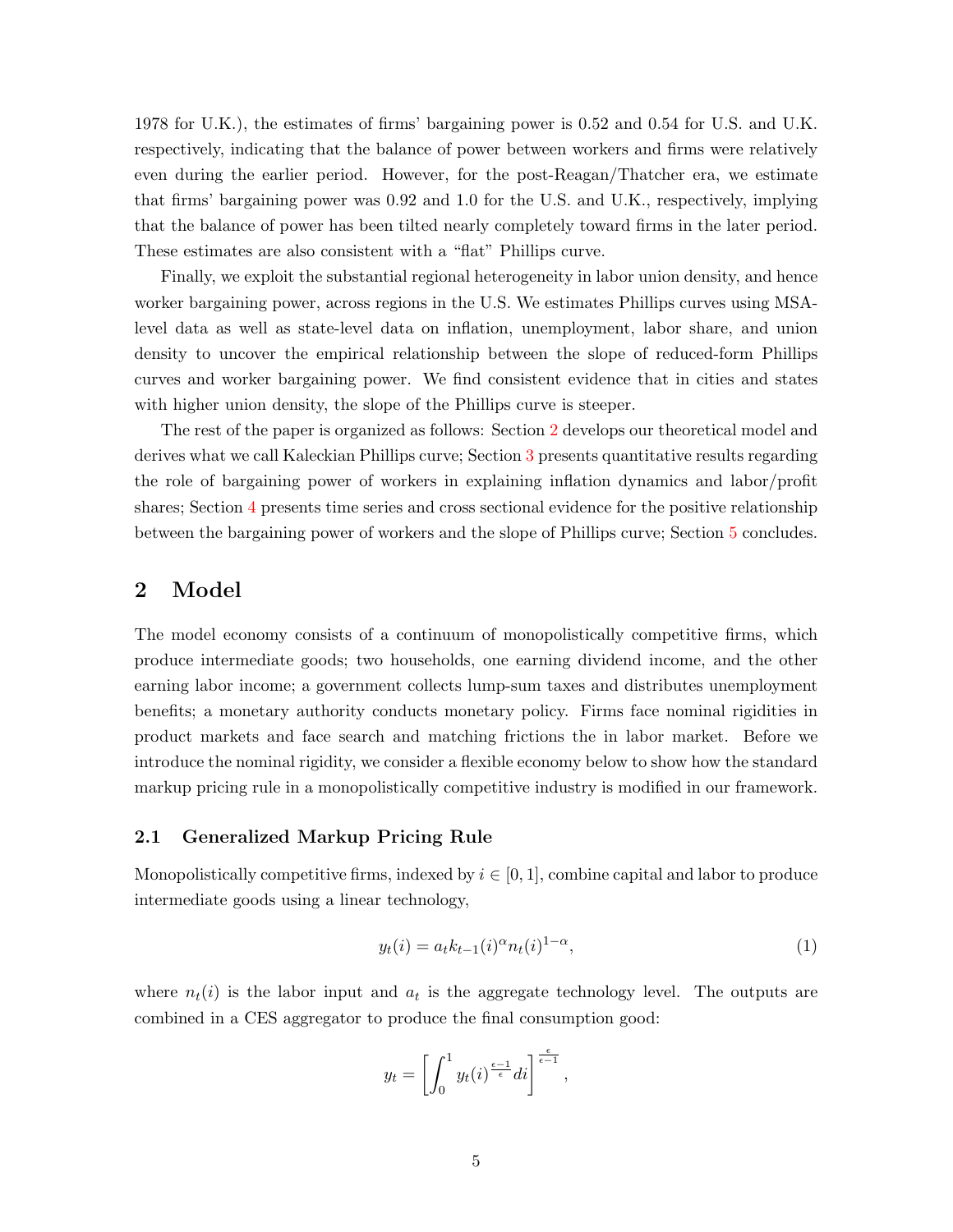where  $\epsilon$  is the elasticity of substitution. Due to the presence of monopolistic competition, product demand is downward sloping in the relative price of the product:

<span id="page-7-1"></span>
$$
y_t(i) = p_t(i)^{-\epsilon} y_t,\tag{2}
$$

where  $p_t(i) \equiv P_t(i)/P_t$ , the relative price of firm *i*.

In determining the product price, the firm must negotiate with a labor union, another shakeholder of the firm, which bargains not only over the wage, but also over the product price, and hence the markup. To see why a labor union has prefernces over the product price and markup decision, consider the following conditional labor demand function. Assuming that the capital rental decision is made efficiently such that

$$
r_t^K = \mu_t(i)\alpha \frac{y_t(i)}{k_{t-1}(i)},
$$

we can express production as a linear function of the stock of employment :

<span id="page-7-0"></span>
$$
y_t(i) = \tilde{a}_t n_t(i) \tag{3}
$$

where

$$
\tilde{a}_t = a_t^{\frac{1}{1-\alpha}}\left(\alpha \frac{\mu_t(i)}{r_t^K}\right)^{\frac{\alpha}{1-\alpha}}
$$

<span id="page-7-2"></span>By equating product supply  $(3)$  with product demand  $(2)$ , we derive the conditional labor demand as

$$
n_t(i) = p_t(i)^{-\epsilon} \frac{y_t}{\tilde{a}_t}.
$$
\n<sup>(4)</sup>

The fact that product demand and hence labor demand decline in the product price implies that the labor union has an incentive to restrain the markup: if the firm raises prices and thus the markup, this reduces labor demand, and thus the aggregate well-being of its members. Therefore, when bargaining power is strong, workers will attempt to intervene in the product pricing decision through their union representation.

We assume that the union and firm bargain over Nash product in determining the relative price and hence, given the one-to-one relationship  $(4)$ , the employment size:

<span id="page-7-3"></span>
$$
S_t^p(i) = \max_{p_t(i)} \Pi_t(i)^b U_t(i)^{1-b},\tag{5}
$$

where  $\Pi_t$  is the profit of the firm and  $U_t(i)$  is the utility level of the labor union, and  $b \in (0,1]$ is the bargaining power of the firm.[5](#page-1-0)

<sup>&</sup>lt;sup>5</sup>The idea that workers and firms bargain over employment size as well as wage is not new. See [McDonald](#page-34-1) [and Solow](#page-34-1) [\(1981\)](#page-34-1) and [McDonald and Solow](#page-35-5) [\(1985\)](#page-35-5). However, [Layard et al.](#page-34-4) [\(1991\)](#page-34-4) dismiss this approach simply because supporting evidence in the U.S. is weak. One interpretation of such dismissal is that by the time of early 1990s, the workers' bargaining power had been weakened so much that empirical researchers could not find substantial evidence for bargain over employment size. In fact, in [\(5\)](#page-7-3), as the firms' bargaining power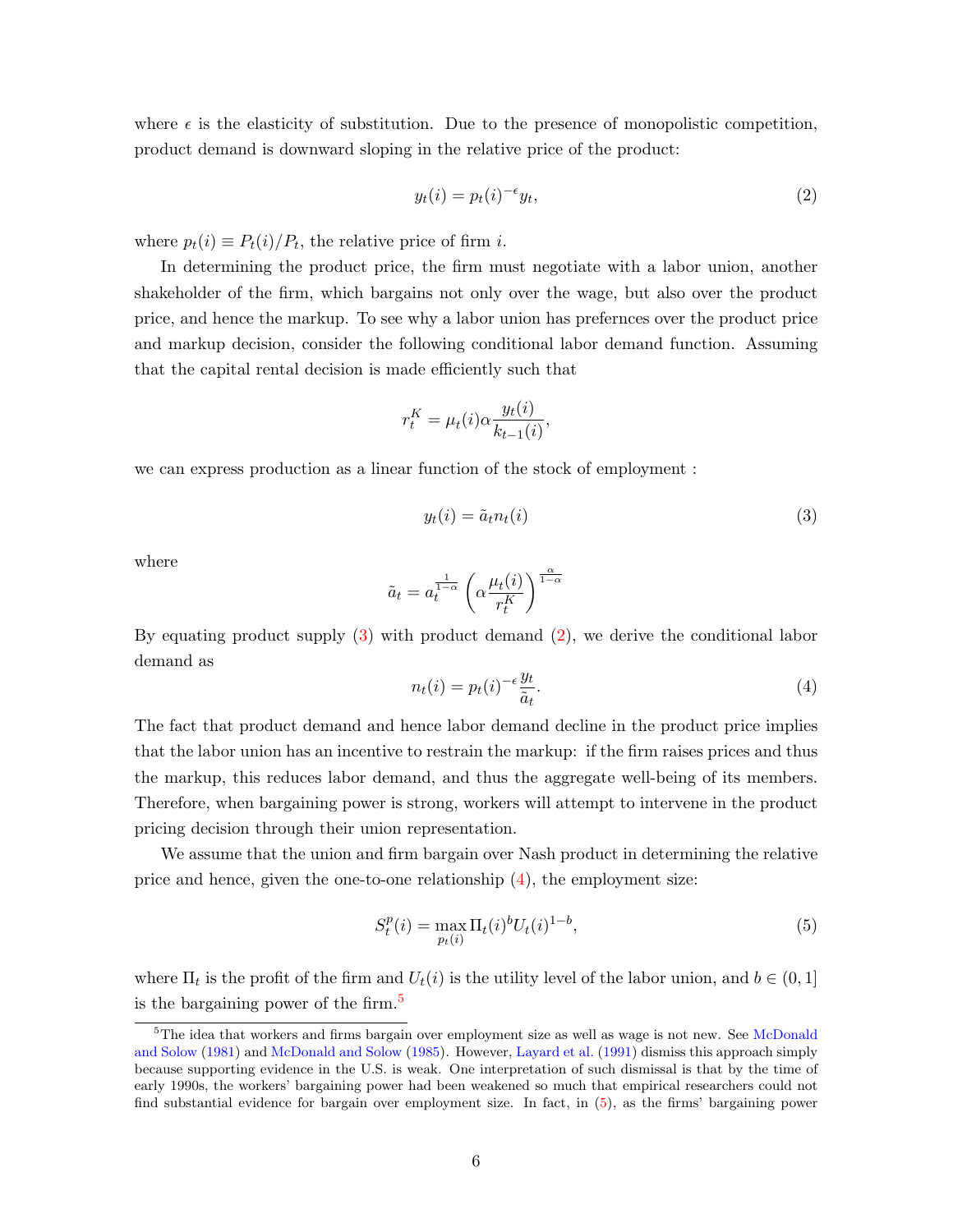The union's utility  $U_t(i)$  is specified as

<span id="page-8-3"></span>
$$
U_t(i) = W_t(i)h(n_t(i)) = W_t(i)h\left(p_t(i)^{-\epsilon}\frac{y_t}{\tilde{a}_t}\right), \quad h(0) = 0 \text{ and } h'(\cdot) > 0,
$$
 (6)

where  $W_t(i)$  is the value of a job to a worker, which will be given a formal definition in the discussion of the labor market. The specific functional form for  $h(\cdot)$  is not essential in deriving the generalized markup pricing rule and we will explicitly assume the simplest linear form, that is,  $h(n_t(i)) = n_t(i)$ . What matters for now and is different from the canonical model is that the union bargains over the size of the employment stock, or equivalently, over the relative price rather than only the value of the job per worker.

The firm's profit is static and is given by the revenue minus total cost,

<span id="page-8-0"></span>
$$
\Pi_t(i) = p_t(i)^{1-\epsilon} y_t - \mu_t(i) p_t(i)^{-\epsilon} y_t,\tag{7}
$$

where  $\mu_t(i)$  is the real marginal cost of production. Using  $(4) \sim (7)$  $(4) \sim (7)$  $(4) \sim (7)$ , we derive the FOC for pricing as

$$
\frac{\partial \Pi_t(i)}{\partial p_t(i)} = -\frac{1-b}{b} \frac{\partial U_t(i)}{\partial p_t(i)} \frac{\Pi_t(i)}{U_t(i)}.
$$

Note that the price elasticity of the utility of trade union is given by

$$
-\frac{\partial U_t(i)}{\partial p_t(i)} \frac{p_t(i)}{U_t(i)} = \epsilon,
$$

which is the same as the price elasticity of product demand by construction. Using this, we can express the FOC as

<span id="page-8-1"></span>
$$
\frac{\partial \Pi_t(i)}{\partial p_t(i)} = \epsilon (1/b - 1) \frac{\Pi_t(i)}{p_t^*(i)} \ge 0
$$
\n(8)

Since  $b \in (0,1]$ , the right hand side of [\(8\)](#page-8-1) is positive and the optimal price is chosen at the level where the marginal profit is positive. In other words, the price is chosen at a level such that profit could still be increased in the absence of the bargaining power of the trade union. The right hand side can be viewed as production rents extracted by the trade union.

Combining [\(7\)](#page-8-0) and [\(8\)](#page-8-1), we derive the generalized markup pricing rule as

<span id="page-8-2"></span>
$$
p_t(i) = \frac{\epsilon}{\epsilon - b} \mu_t(i). \tag{9}
$$

Note that the generalized markup pricing rule nests the special case of  $b = 1$ , which is the case of the New Keynesian markup pricing rule. [\(9\)](#page-8-2) is what [Sen and Dutt](#page-35-6) [\(1995\)](#page-35-6) called the Kaleckian markup pricing formula. The price markup  $p_t(i)/\mu_t(i) = \epsilon/(\epsilon - b)$  is increasing in

approaches 1, the influence of workers on employment size approaches zero and the labor market appears to be consistent with 'right-to-manage' framework that assigns absolute power to managers to determine employment size. From this perspective, our study is to analyze the implications for inflation dynamics of such transition from collective bargaing framework to 'right-to-manage' framework in determining employment size.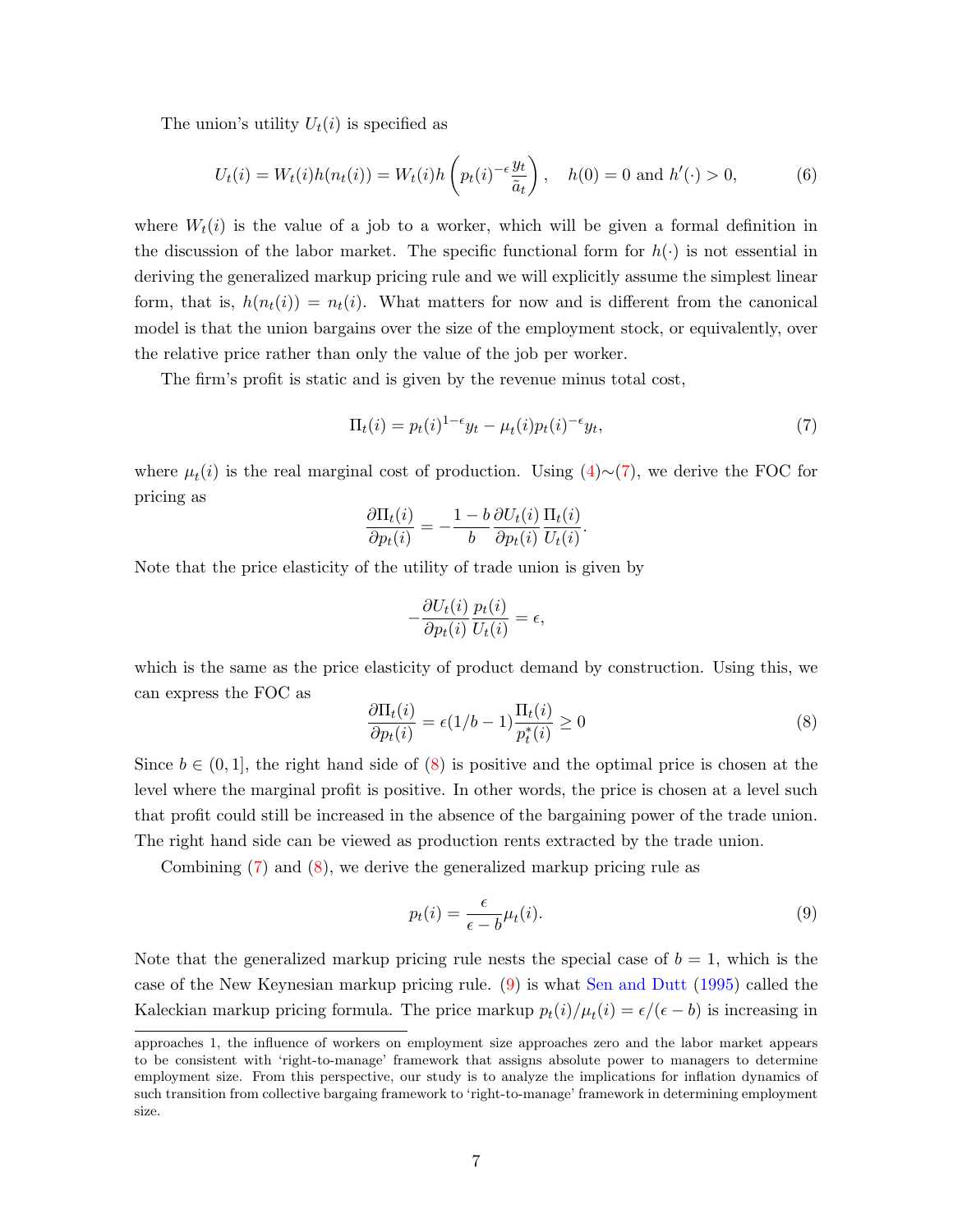the bargaining power b of the firm and decreasing in the bargaining power  $1 - b$  of the trade union.[6](#page-1-0)

### 2.2 Kaleckian Phillips Curve

We now introduce nominal rigidity by assuming a price adjustment cost a la [Rotemberg](#page-35-7) [\(1982\)](#page-35-7) and [Ireland](#page-34-5) [\(2006\)](#page-34-5). The profit function given by [\(7\)](#page-8-0) is now replaced by

$$
\Pi_t = \mathbb{E}_t \sum_{s=t}^{\infty} m_{t,s}^F \left[ p_s(i)^{1-\epsilon} y_s - \mu_s(i) p_s(i)^{-\epsilon} y_s - \frac{\theta}{2} \left( \frac{\pi_s}{\pi_{s-1}^{\chi} \bar{\pi}^{1-\chi}} \frac{p_s(i)}{p_{s-1}(i)} - 1 \right)^2 y_s \right],
$$
 (10)

where  $m_{t,s}^F$  is the stochastic discounting factor of the owners of the firms,  $\theta$  is the cost parameter of price adjustment and  $\bar{\pi}$  is the trend inflation rate.<sup>[7](#page-1-0)</sup>

With the value of the firm redefined by  $(10)$ , the bargaining problem is still given by

<span id="page-9-2"></span><span id="page-9-0"></span>
$$
S_t^p(i) = \max_{p_t(i)} \Pi_t(i)^b U_t(i)^{1-b},
$$

and the optimization condition is still characterized by [\(8\)](#page-8-1). What is different is that the effect of changing the relative price is dynamic due to the presence of the adjustment cost. It is straightforward to show that the FOC [\(8\)](#page-8-1) now implies the following Phillips curve, after imposing the symmetric equilibrium condition  $p_t(i) = 1$  for all  $i \in [0, 1]$ :

$$
1 + \frac{\theta}{\epsilon - 1} \frac{\pi_t}{\pi_{t-1}^X \bar{\pi}^{1-\chi}} \left( \frac{\pi_t}{\pi_{t-1}^X \bar{\pi}^{1-\chi}} - 1 \right) = \frac{\epsilon}{\epsilon - 1} \left[ \mu_t - (1/b - 1) \frac{\Pi_t}{y_t} \right] + \frac{\theta}{\epsilon - 1} \mathbb{E}_t \left[ m_{t,t+1} \frac{\pi_{t+1}}{\pi_t^X \bar{\pi}^{1-\chi}} \left( \frac{\pi_{t+1}}{\pi_t^X \bar{\pi}^{1-\chi}} - 1 \right) \frac{y_{t+1}}{y_t} \right]
$$
(11)

In the steady state where  $\pi_t = \overline{\pi}$ , the real marginal cost of the firm is determined as

<span id="page-9-1"></span>
$$
\mu = \frac{\epsilon - 1}{\epsilon} + (1/b - 1)\frac{\Pi}{y} \ge \frac{\epsilon - 1}{\epsilon}.
$$
\n(12)

The second term is where we differ from the conventional New Keynesian model. The second term on the right side is the share of the monopoly rents claimed by the workers. In other words, the trade union secures more labor earnings by preventing the firm from choosing a higher markup and thus maintaining a greater workforce. As will be shown, such a move leads to a higher labor share and a lower profit share. Since the stock market capitalization to GDP ratio is  $\Pi/y = (1 - \mu)/(1 - \beta)$  where  $\beta$  is the time discount factor of the firms,

<sup>&</sup>lt;sup>6</sup>[Sen and Dutt](#page-35-6) [\(1995\)](#page-35-6) derived a slightly different and slightly more complicated markup pricing rule because they assumed oligopolistic competition with homogeneous goods among a finite number of firms. However, the essence of the formula is identical.

<sup>&</sup>lt;sup>7</sup>We maintain the New Keynesian assumption that the central bank is in control of the trend inflation rate, that is,  $\bar{\pi} = \pi^*$ . In the absence of shocks hitting the economy, this would equal the anticipated inflation rate.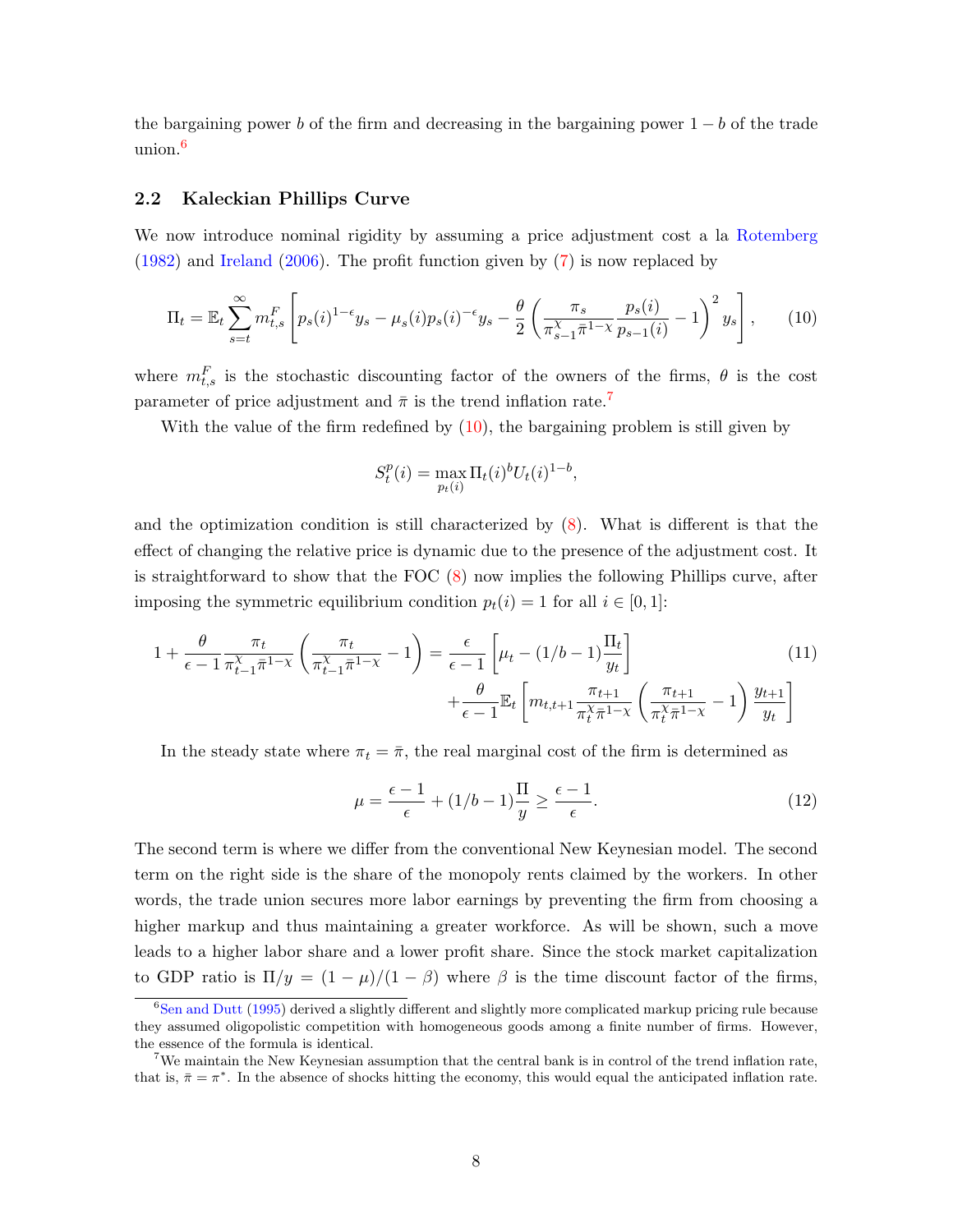

<span id="page-10-0"></span>Figure 2: Bargaining Power, Real Marginal Cost and Stock Market Capitalization

substituting this in  $(12)$  and solving for  $\mu$  yields

<span id="page-10-2"></span><span id="page-10-1"></span>
$$
\mu = \frac{1 - \beta}{1/b - \beta} \left( \frac{\epsilon - 1}{\epsilon} + \frac{1/b - 1}{1 - \beta} \right). \tag{13}
$$

Figure [2](#page-10-0) shows that as the bargaining power of the firm increases, the real marginal cost of the firm declines (blue solid, left axis), and the stock market capitalization ratio rises (red dashed, right axis) as the redistribution of production rents toward the owners of the firm elevates the value of the firm.

Log-linearizing [\(11\)](#page-9-2) around  $\bar{\pi}$  and [\(13\)](#page-10-1) yields the following log-linearized Phillips curve:

$$
\hat{\pi}_t = \frac{\chi}{1 + \chi\beta}\hat{\pi}_{t-1} + \frac{\epsilon}{\theta(1 + \chi)}\left[\mu\hat{\mu}_t - (1/b - 1)\frac{\Pi}{y}(\hat{\Pi}_t - \hat{y}_t)\right] + \frac{\beta}{1 + \chi\beta}\mathbb{E}_t[\hat{\pi}_{t+1}].\tag{14}
$$

[\(14\)](#page-10-2) shows that the current inflation rate depends on four terms: lagged inflation rate, real marginal cost  $\hat{\mu}_t$ , market cap ratio  $\hat{\Pi}_t - \hat{y}_t$  and the inflation expectations  $\mathbb{E}_t[\hat{\pi}_{t+1}]$ . Note that the coefficient on market cap ratio is  $-(1/b-1) < 0$ . This means that the rise of market cap ratio is associated with a decline in the rate of inflation. Since the market cap ratio is the inverse of future real marginal cost, that is,

<span id="page-10-3"></span>
$$
\hat{\Pi}_t - \hat{y}_t = -\frac{\mu}{\bar{\Pi}/\bar{y}} \mathbb{E}_t \left[ \sum_{s=0}^{\infty} \beta^s \hat{\mu}_{t+s} \right],
$$
\n(15)

it is not hard to see why the market cap ratio appears in the Phillips curve with a negative sign. It is interesting to check if such a negative relationship is supported by the data.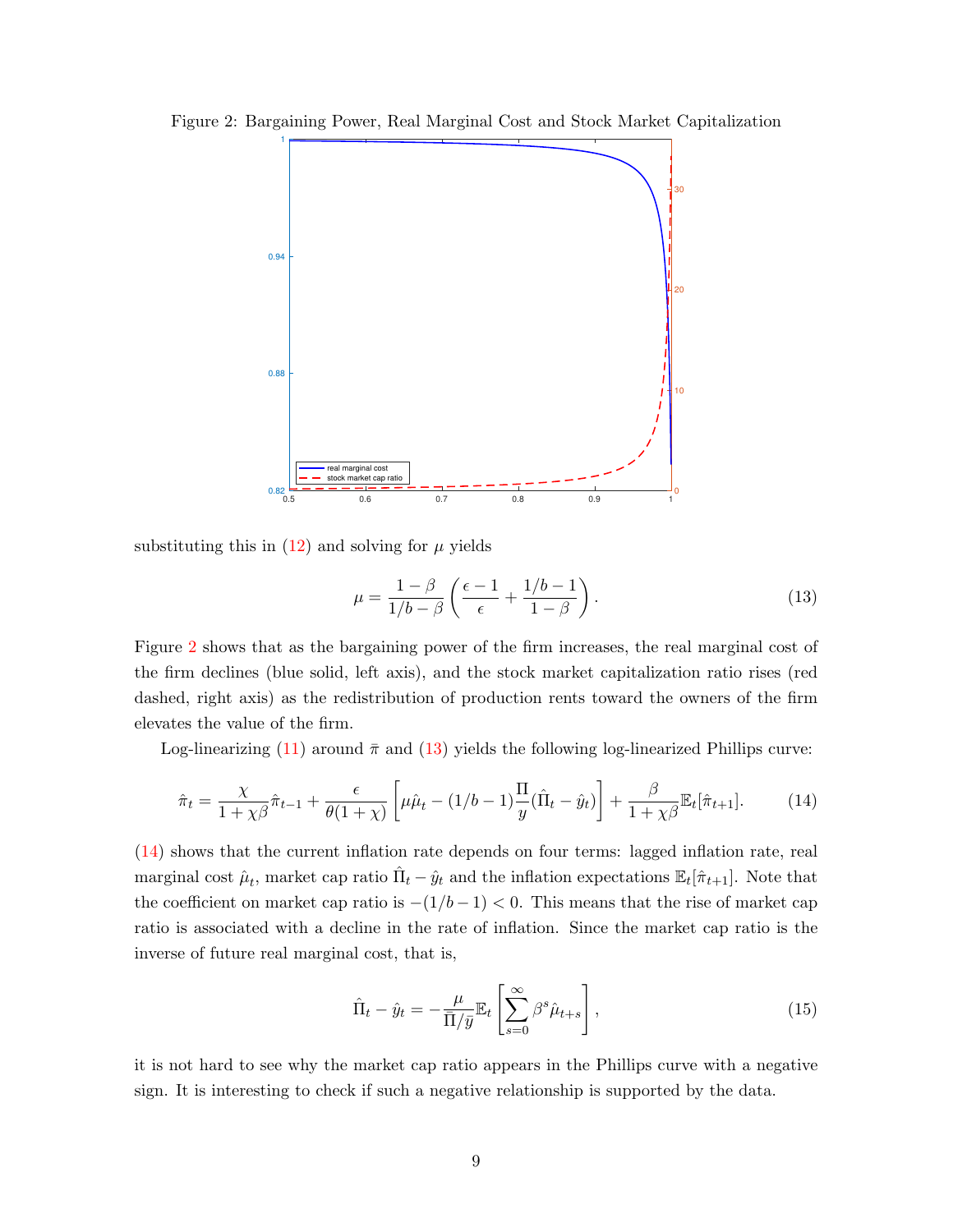

<span id="page-11-0"></span>Figure 3: Inflation and Stock Market Capitalization Ratio (Wilshire 5000-to-GDP)

Figure [3](#page-11-0) jusxtaposes the core PCE inflation rate (blue solid, left axis) and the Wilshire 5000 stock market value-to-GDP ratio. The figure shows that while the inflation rate of the U.S. economy steadily fell from 10 percent per annum, the stock market cap ratio nearly sextupled. We do not suggest that disinflation is the driver of the rise of stock market value or the other way around. We merely suggest that both may be driven by the same cause: the decline of real marginal cost due to the decline of workers' bargaining power.<sup>[8](#page-1-0)</sup>

While [\(14\)](#page-10-2) can be estimated with Generalized Method of Moments, it is not possible to disentangle the key parameter b from the estimated reduced-form parameters. However, by substituting  $(15)$  in  $(14)$ , one can derive the following semi-structural form of the Phillips curve as

<span id="page-11-1"></span>
$$
\hat{\pi}_t = \frac{\chi}{1 + \chi\beta}\hat{\pi}_{t-1} + \kappa_1(b)\hat{\mu}_t + \kappa_2(b)\sum_{s=0}^{\infty} \beta^s \mathbb{E}_t[\hat{\mu}_{t+s}] + \frac{\beta}{1 + \chi\beta} \mathbb{E}_t[\hat{\pi}_{t+1}] \tag{16}
$$

where

$$
\kappa_1(b) \equiv \frac{\epsilon}{\theta} \frac{(1-\beta)(\epsilon-1)/\epsilon + 1/b - 1}{1/b - \beta} = \frac{\epsilon - 1}{\theta}
$$
 if  $b = 1$ .

and

$$
\kappa_2(b) = \kappa_1(b)(1/b - 1) = 0
$$
 if  $b = 1$ .

The empirical advantage of  $(16)$  over  $(14)$  is that as long as the expected present value of future real marginal cost is available, it allows the semi-structural GMM estimation of b since  $\hat{b} = (\hat{\kappa}_2/\hat{\kappa}_1 + 1)^{-1}.$ 

<sup>8</sup>[Greenwald et al.](#page-34-6) [\(2019\)](#page-34-6) empirically show that 54 percent of the increase in stock market value is attributable to a reallocation of rents to shareholders in a decelerating economy, consistent with our theoretical results.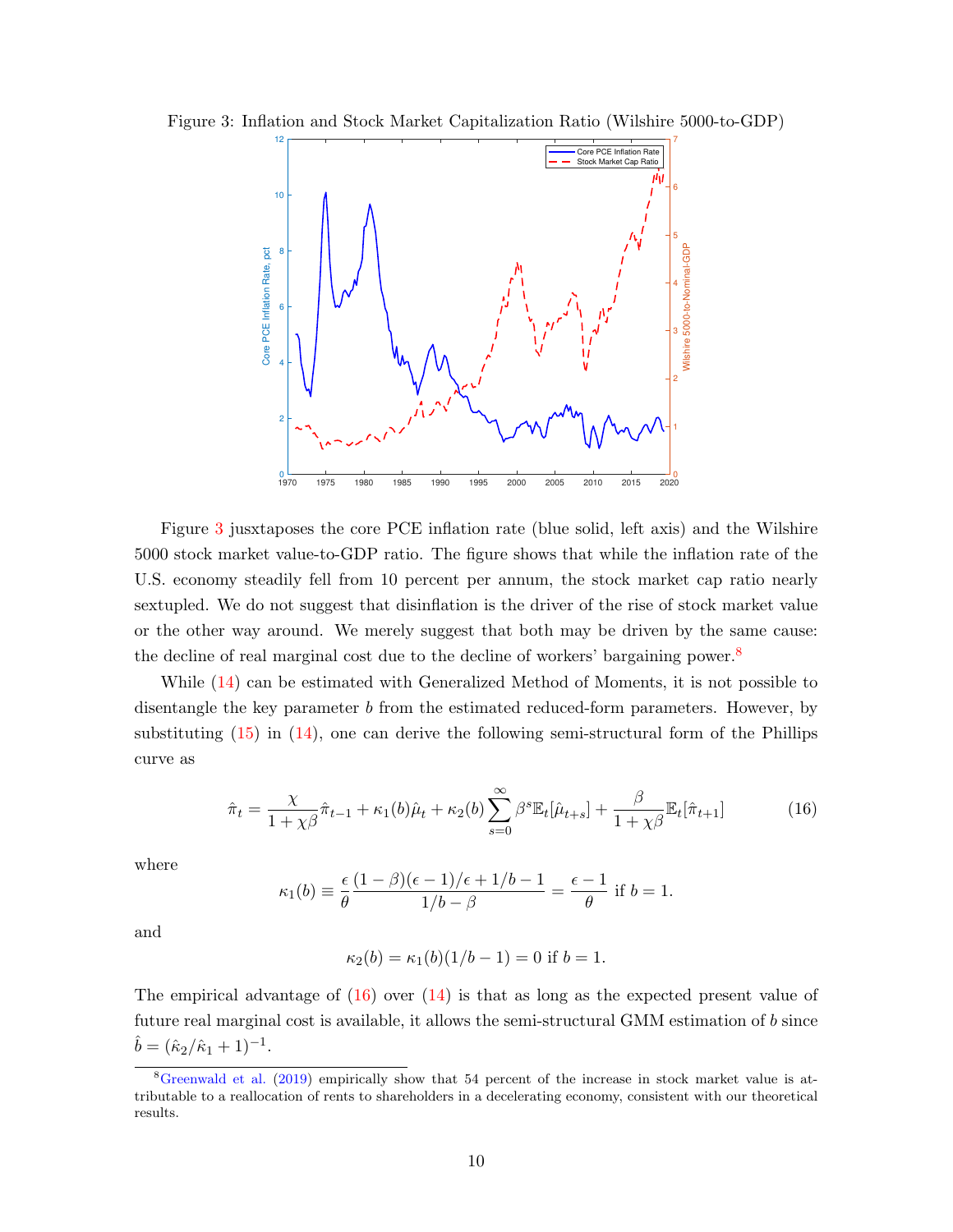<span id="page-12-0"></span>

Figure [4](#page-12-0) shows how the increase in the bargaining power of the firm affects the two slope coefficients  $\kappa_1(b)$  and  $\kappa_2(b)$ . As the bargaining power of the firm approaches 1,  $\kappa_1(b)$  declines and converges to the traditional slope of the New Keynesian Phillips curve,  $(\epsilon - 1)/\theta$ .  $\kappa_2(b)$ declines as well as the bargaining power of the firm increases and converges to zero. This is our hypothesis that the rise of the bargaining power of the firms is the origin of the demise of the Phillips curve not only in terms of declining  $\kappa_1(b)$  but also in terms of  $\kappa_2(b)$  vanishing to nil, which we will test in section [4.](#page-24-0)

#### 2.3 Labor Market

In this section, we describe the equilibrium wage, which we assume is determined in a separate bargaining process. We adopt a conventional framework of search and matching. The description of this process will be brief as the material is standard.

In every period, a fraction  $\rho$  of existing workforce is separated from the firm. In order to recruit new hires, the firm has to post vacancies,  $v_t(i)$ , which generate a cost  $\xi$  per vacancy. Once a job is posted, it has a probability  $q_t$  to be filled. The employment stock of the firm follows the following law of motion:

$$
n_t(i) = (1 - \rho)n_{t-1}(i) + q_tv_t(i).
$$

The present value of the vacancy posting cost during the duration of the vacancy is given by  $\xi/q_t$ . The zero profit condition in vacancy posting then requires that the value of the marginal job to the firm, denoted by  $J_t(i)$ , is equated with the expected present value of the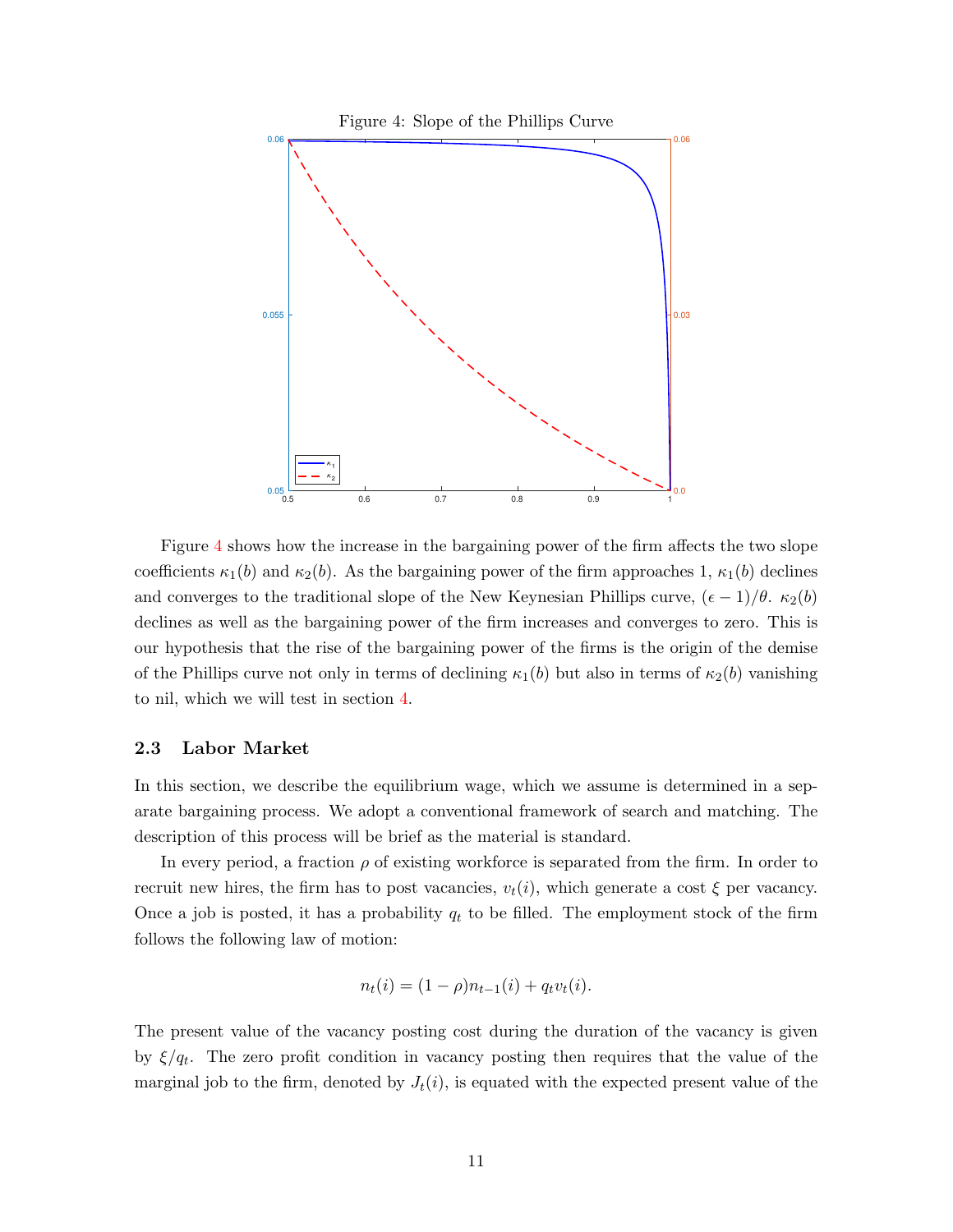cost of vacancy posting, i.e.,

<span id="page-13-1"></span>
$$
J_t(i) = \xi/q_t,\tag{17}
$$

where the value of marginal worker is given by

$$
J_t(i) = \mathbb{E}_t \left[ \sum_{s=t}^{\infty} m_{t,s}^F (1 - \rho)^s \left( \mu_{t+s}(i) (1 - \alpha) \frac{y_{t+s}(i)}{n_{t+s}(i)} - w_{t+s}(i) \right) \right].
$$
 (18)

The production efficiency also requires that the marginal productivity of capital rental evaluated at the marginal cost should be equalized with the rental rate:

$$
0 = \mu_t(i)\alpha \frac{y_t(i)}{k_{t-1}(i)} - r_t^K.
$$
\n(19)

The wage is determined by bargaining between the firm and the trade union to maximize the joint surplus given by

<span id="page-13-3"></span><span id="page-13-2"></span><span id="page-13-0"></span>
$$
S_t^w(i) = \max_{w_t(i)} J_t(i)^b W_t(i)^{1-b},\tag{20}
$$

where  $W_t(i)$  is the same value of job for a matched worker that appears in [\(6\)](#page-8-3).<sup>[9](#page-1-0)</sup> The value of job for a worker is given by

$$
W_t(i) = w_t(i) - \underline{w}_t + (1 - \rho) \mathbb{E}_t[m_{t,t+1}^W W_{t+1}(i)],
$$
\n(21)

where  $\underline{w}_t$  is the outside option of the worker given by

$$
\underline{w}_t = b^U + (1 - \rho) \mathbb{E}_t \left[ m_{t, t+1}^W p_{t+1} \int_0^1 \frac{v_{t+1}(j)}{v_{t+1}} W_{t+1}(j) dj \right], \tag{22}
$$

where  $v_{t+1}(j)/v_{t+1}$  is the probability of meeting a vacancy from firm j.

The efficiency condition that maximizes  $(20)$  is given by the rent sharing condition,  $(1$  $b)J_t(i) = bW_t(i)$ . This, together with the zero profit condition [\(17\)](#page-13-1), the value of marginal worker  $(21)$ , the worker's value function  $(21)$  and the outside option  $(22)$  implies the following equalibrium wage:

$$
w_t = (1 - b)\mu_t (1 - \alpha) \frac{y_t}{n_t} + bb^U
$$
  
 
$$
+ (1 - b)(1 - \rho) \mathbb{E}_t \left[ [m_{t,t+1}^F - m_{t,t+1}^W (1 - p_{t+1})] \frac{\xi}{q_{t+1}} \right]
$$
 (23)

<sup>&</sup>lt;sup>9</sup>Note that in the determination of relative product price,  $(5)$  assumes that the trade union maximizes the total surplus of the entire workforce whereas [\(20\)](#page-13-0) assumes that the trade union maximizes the surplus of each matched worker given the size of total workforce. This is equivalent since [\(20\)](#page-13-0) is homogeneous of degree 1. Also, note that we use the same notation  $b$  to denote the bargaining power of the firm as in  $(5)$ . In principle, the two bargaining powers can differ.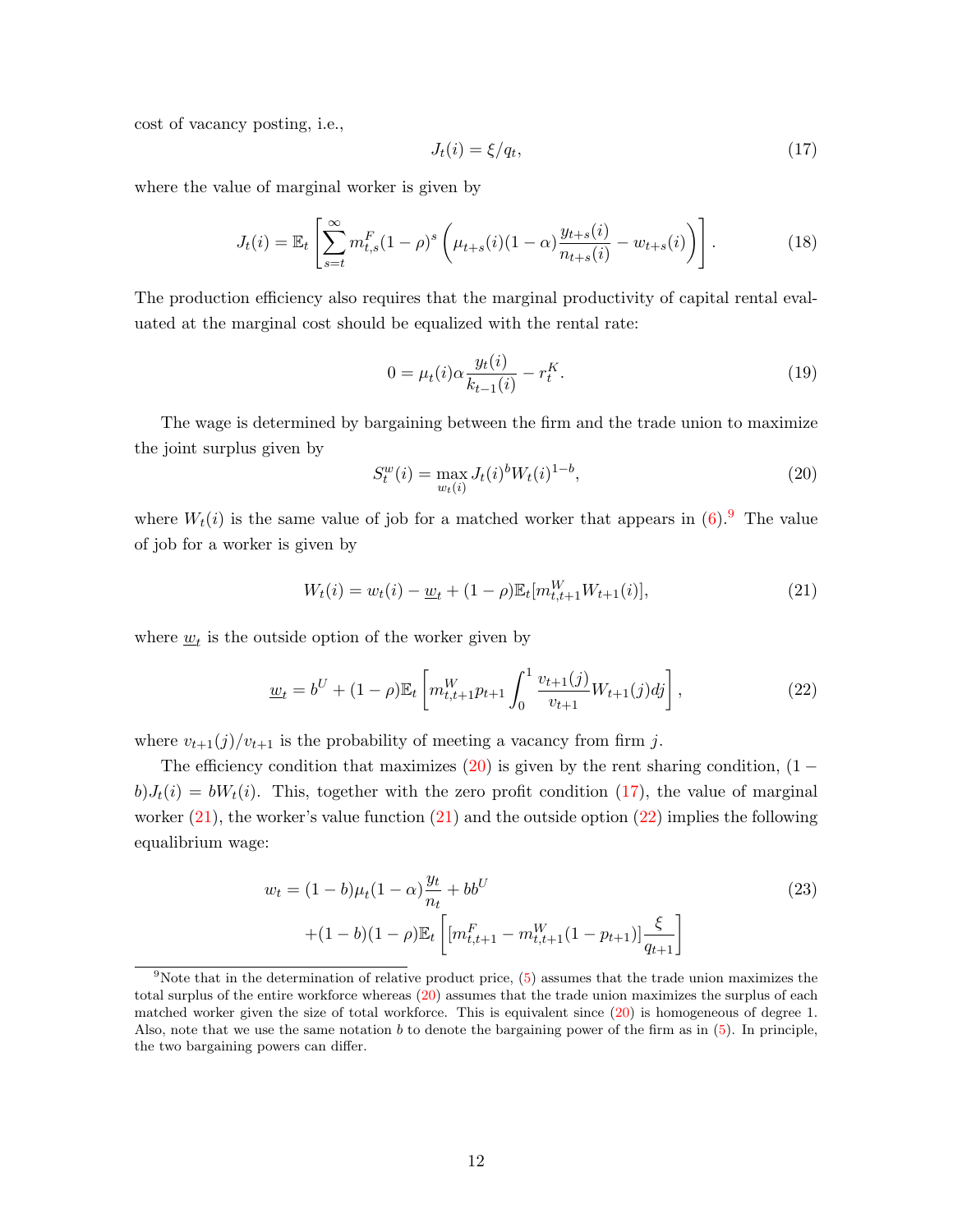Regarding the matching technology, the following functional form is assumed:

$$
m(v_t, \tilde{u}_t) = \frac{v_t \tilde{u}_t}{(v_t^{\gamma} + \tilde{u}_t^{\gamma})^{1/\gamma}}
$$

where  $\tilde{u}_t = 1 - \psi - (1 - \rho)n_{t-1}$  is the total number of unemployed at the beginning of tiem period t with  $1 - \psi$  being the total number of workers, employed and unemployed. The probabilities of job finding rate and of vacancy filling are given by  $p_t = m(v_t, \tilde{u}_t)/\tilde{u}_t =$  $1/(1+(v_t/\tilde{u}_t)^{-\gamma})^{1/\gamma}$  and  $q_t = m(v_t,\tilde{u}_t)/v_t = 1/(1+(v_t/\tilde{u}_t)^{\gamma})^{1/\gamma}$ . The specification of the matching function is from [den Haan et al.](#page-33-3) [\(2000\)](#page-33-3). This functional form ensures that  $0 < p_t$ ,  $q_t < 1$ .

### 2.4 Households

There are two types of households. Each type is composed of a continuum of members who form a large family structure that insures each member against idiosyncratic shocks by type. The first type (type F), whose population share is denoted by  $\psi$ , owns the firms and accumulates capital and nominal bonds. The second type, whose population share is denoted by  $1 - \psi$ , earns wages when employed and collects unemployment benefits and searches for new jobs while unemployed. The second type  $(V)$  neither own the firms nor invests in capital. To allow consumption smoothing for workers, we assume that workers trade nominal bonds with owner-type households. At any point in time, bond market clearing requires

$$
0 = \psi b_t^F + (1 - \psi)b_t^W \tag{24}
$$

where  $b^{i} > 0$  (< 0) denotes per capita lending (borrowing) for  $i = F, W$ .<sup>[10](#page-1-0)</sup> The efficiency conditions for type  $F$  are given by the two Euler equations, one for bond investment and the other for capital accumulation. The efficiency condition for type  $W$  is given by the consumption Euler equation.

#### 2.4.1 Owners of the Firms

Owners of the firms maximize expected utility,

$$
\mathbb{E}_t \sum_{s=0}^{\infty} \beta^s u(c_{t+s}^F - hc_{t+s-1}^F)
$$
\n(25)

subject to

$$
c_t^F + b_t^F + \frac{\eta}{2}(b_t^F)^2 + \frac{q_t^K k_t}{\psi} = \frac{(1-\tau)\Pi_t}{\psi} + \frac{1+(1-\tau)i_{t-1}}{\pi_t}b_{t-1}^F + \frac{r_t^K k_{t-1} + q_t^K (1-\delta)k_{t-1}}{\psi} - T_t
$$
\n(26)

 $10$ To pin down the steady state level of debt as zero, we assume that lending and borrowing are subject to a convex adjustment cost.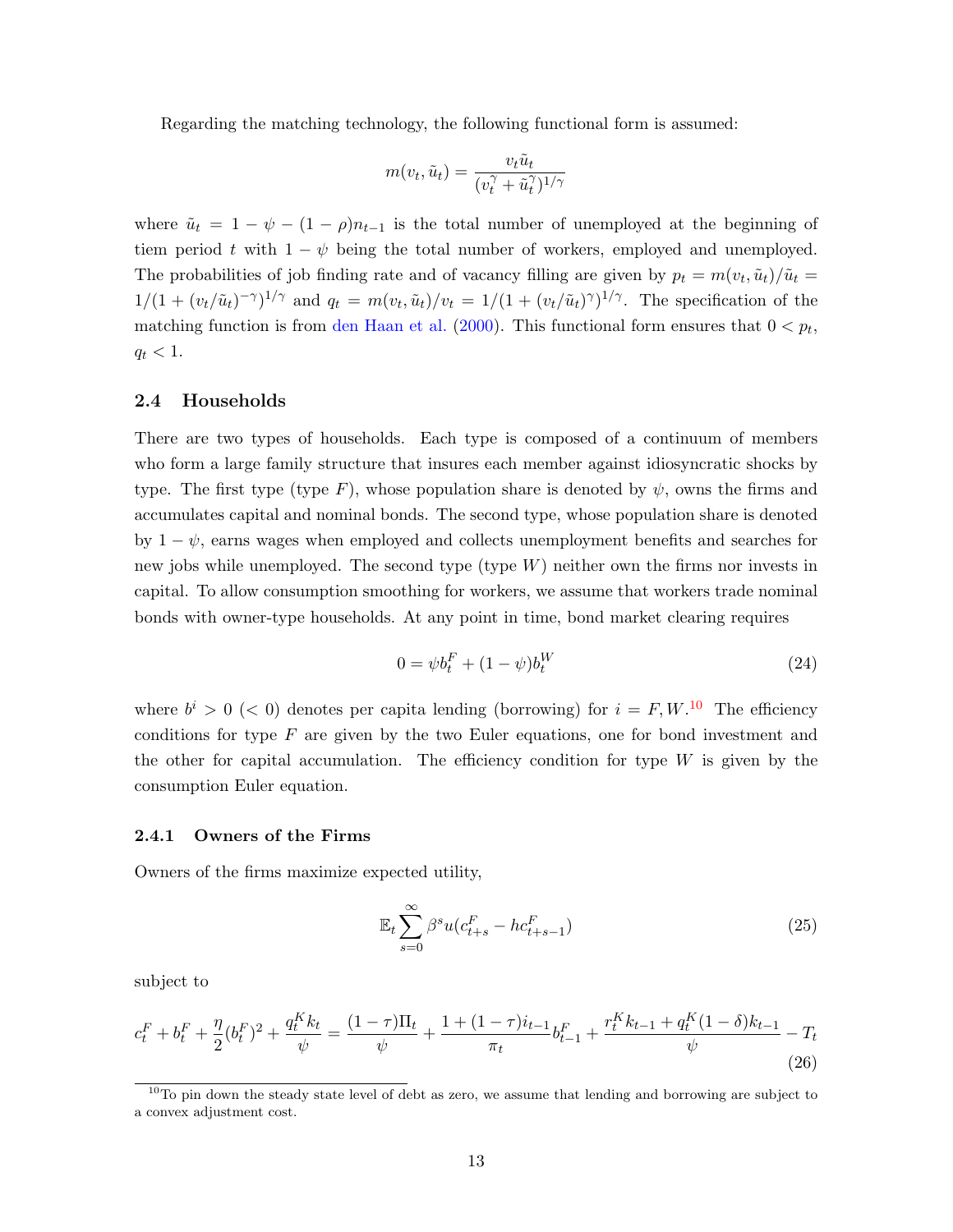where  $c_t^F$  is the per capita consumption of the owners of the firms, h is the degree of external consumption habit,  $b_t^F$  is the per capita government bonds held by the owners of the firms,  $k_t$ is the aggregate capital stock,  $q_t$  is the price of capital,  $\Pi_t$  is the aggregate profit,  $i_{t-1}$  is the nominal interest rate,  $\delta$  is the depreciation rate of the capital stock,  $\tau$  is the personal income tax rate,  $(\eta/2)(b_t^F)^2$  is the adjustment cost of nominal bonds and  $T_t$  is the lump-sum tax.

The efficiency conditions of the owners of the firms are given by

<span id="page-15-0"></span>
$$
1 = \mathbb{E}_t \left[ m_{t,t+1}^F \frac{1 + (1 - \tau) i_t}{\pi_{t+1} (1 + \eta b_t^F)} \right]
$$
 (27)

and

$$
1 = \mathbb{E}_t \left[ m_{t,t+1}^F \frac{r_{t+1}^K + (1 - \delta) q_{t+1}^K}{q_t^K} \right],
$$
\n(28)

where  $m_{t,t+1}^F \equiv \beta u'(c_{t+1}^F - h c_t^F)/u'(c_t^F - h c_{t-1}^F)$ . Note that if the nominal interest is determined as  $i = (\bar{\pi}/\beta - 1)/(1 - \tau)$ , [\(27\)](#page-15-0) pins down the steady state level of lending as  $b^F = 0$  in the steady state.

### 2.4.2 Workers

Workers maximize expected utility,

$$
\mathbb{E}_{t} \sum_{s=0}^{\infty} \beta^{s} u(c_{t+s}^{W} - h c_{t+s-1}^{W}), \tag{29}
$$

subject to

$$
c_t^W + b_t^W + \frac{\eta}{2} (b_t^W)^2 = \frac{1 + (1 - \tau)i_{t-1}}{\pi_t} b_{t-1}^W + \frac{1 - \tau}{1 - \psi} \left[ \int w_t(i) n_t(i) di + b^U u_t \right], \tag{30}
$$

where  $u_t = 1 - \psi - n_t$  is the total number unemployed at the end of period. The workers' efficiency condition is given by

$$
1 = \mathbb{E}_t \left[ m_{t,t+1}^W \frac{1 + (1 - \tau) i_t}{\pi_{t+1} (1 + \eta b_t^F)} \right],
$$
\n(31)

where  $m_{t,t+1}^W \equiv \beta u' (c_{t+1}^W - h c_t^W)/u' (c_t^W - h c_{t-1}^W)$ .

### 2.5 Government

The fiscal authority balances the budget each period by imposing a personal income tax to finance unemployment benefits:

$$
\tau \left[ \int w_t(i) n_t(i) di + b^U u_t + \Pi_t \right] = b^U u_t,
$$
\n(32)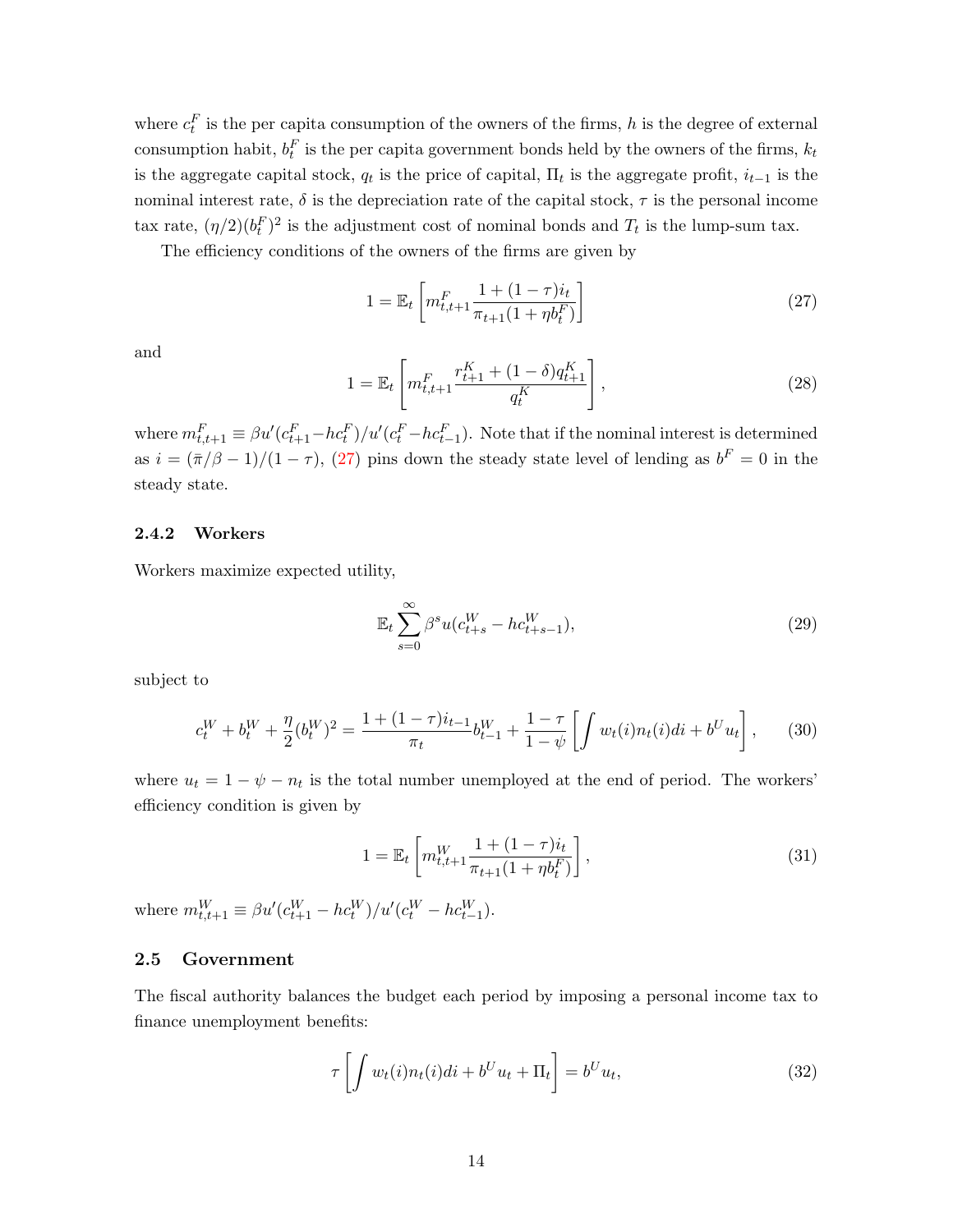where tax revenue on interest income is exactly offset by the tax deduction on interest expenses, that is,  $[\psi b_{t-1}^F + (1 - \psi)b_{t-1}^W]i_{t-1}/\pi_t = 0.$ 

The monetary authority sets the nominal interest rate acording to an inertial Taylor rule:

$$
i_t = \rho_i i_{t-1} + (1 - \rho_i)[i^* + \rho_\pi \log(\pi_t/\bar{\pi}) + \rho_y \log(y_t/y_t^*) + \sigma_i \epsilon_{i,t}].
$$
\n(33)

### <span id="page-16-0"></span>3 Quantitative Results

### 3.1 Calibration

We set the elasticity of substitution  $\epsilon$  equal to 3.5. In a conventional New Keynesian framework, this translates to a 40 percent price markup, which is in the middle of the range reported by [De Loecker et al.](#page-34-2) [\(2018\)](#page-34-2) over the 1980-2016 period. However, in our Kaleckian framework, the same elasticity of substitution can be consistent with a range of markups depending on the level of bargaining power of the firms. For instance, when the bargaining power of the firm is 0.5, the value of  $\epsilon$  implies a markup of 16 percent, while the implied markup is equal to 40 percent if the bargaining power of the firms is perfect  $(b = 1)$ . Below, we do not calibrate a unique value for  $b$ , but consider a range under the assumption that b has gone up from a relatively low value to a very high value over time. The markup is equal to 30 percent when the bargaining power of the firm is 0.8, which is in the middle of the range of bargaining powers considered. Below, we calibrate the other parameters given a bargaining power of 0.8.

Regarding household preferences, we choose a conventional value of 0.99 for the time discounting factor, 0.67 (=  $1/1.5$ ) for the intertemporal elasticy of substitution and 0.85 for the external consumption habit. For the portfolio adjustment cost  $(\eta)$ , which is a device to pin down zero nominal bonds in steady state, we choose a small number of 0.1. A moderate change in this parameter does not affect the linear perturbation-dynamics around the nonstochastic steady state. We calibrate the population share of the owners of the firms  $(\psi)$  as 1 percent.

For the production technology, we choose a standard set of parameters: the production share of capital ( $\alpha$ ) is set equal to 0.3; the depreciation rate of capital stock ( $\delta$ ) is equal to 0.025. We assume a small degree of investment adjustment frictions  $(\kappa)$ , 0.5. Regarding the labor market frictions, we choose the vacancy posting cost  $(\xi)$  of 0.30 such that it is equal to 11 percent of output when the bargaining power of the firms is 0.8. The replacement ratio  $(b^U)$  is chosen to equal 68 percent of steady state wages. We set the quarterly separation rate  $(\rho)$  equal to 0.21 such that the quarterly net separation rate is equal to 6.2 percent as in the Current Population Survey (CPS). The matching function parameter is set equal to 1.05, which is close to [den Haan et al.](#page-33-3) [\(2000\)](#page-33-3).

Regarding nominal rigidity, we set the price indexation  $(\chi)$  of 0.5, and the price adjustment cost  $(\theta)$  equal to 4,000. Given the elasticity of substitution and indexation, the adjustment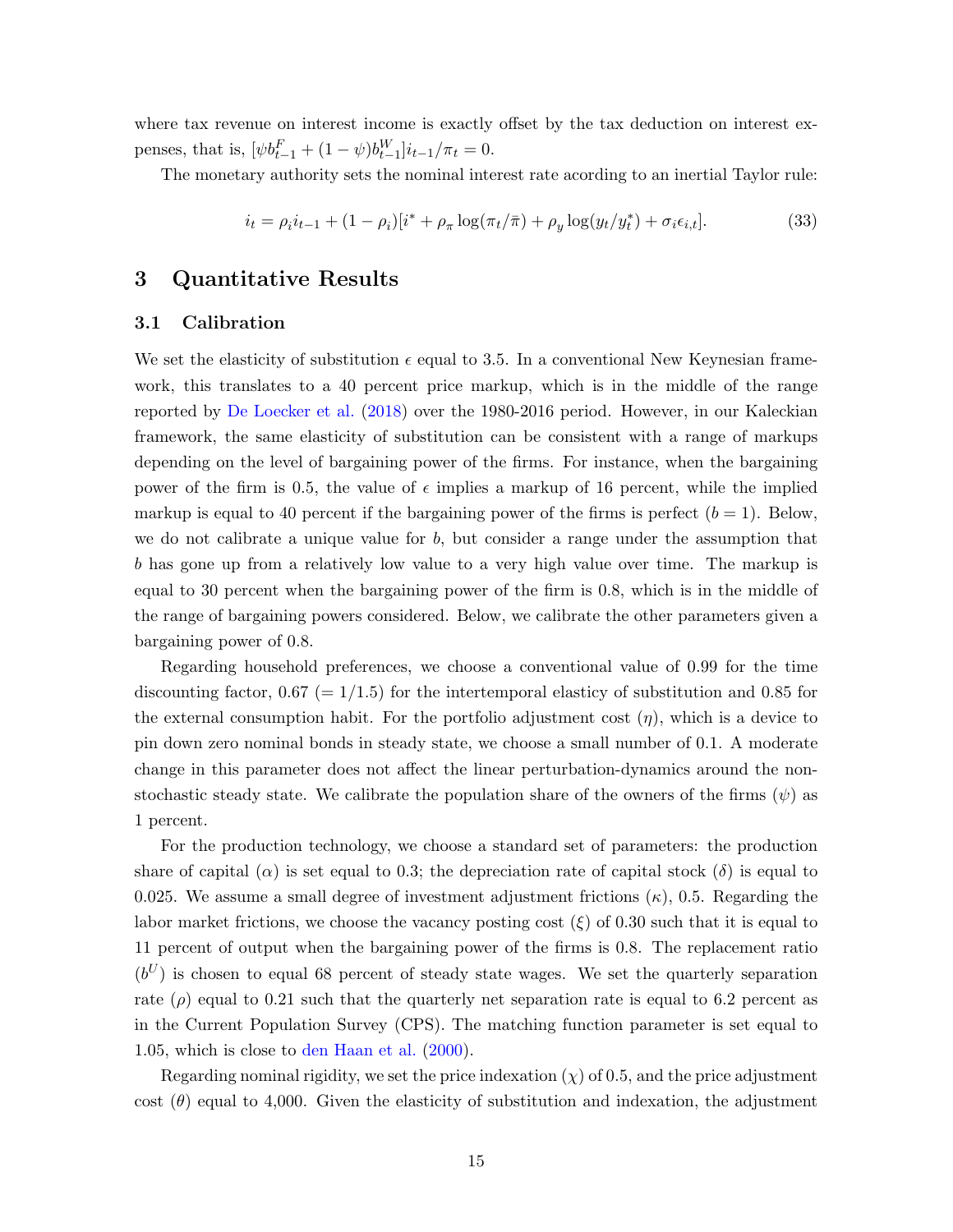<span id="page-17-0"></span>

| Parameters                                          | Value                     |
|-----------------------------------------------------|---------------------------|
| Elasticity of Substitution $(\epsilon)$             | 3.500                     |
| Discounting Factor $(\beta)$                        | 0.990                     |
| Separation Rate $(\rho)$                            | 0.210                     |
| Unemployment benefit $(b^U)$                        | $0.950 (= 0.68 \times w)$ |
| Vacancy Posting Cost $(\xi)$                        | $0.300 (= 0.11 \times y)$ |
| Population Share of Firm Owners $(\psi)$            | 0.010                     |
| Matching Function $(\gamma)$                        | 1.050                     |
| Production Share of Capital $(\alpha)$              | 0.300                     |
| Depreciation Rate $(\delta)$                        | 0.025                     |
| Habit Formation $(h)$                               | 0.850                     |
| Portfolio Adjustment Cost $(\eta)$                  | 0.100                     |
| Indexation $(\chi)$                                 | 0.500                     |
| Intertemporal Elasticity of Substitution $(\sigma)$ | 0.667                     |
| Investment Adjustment Cost $(\kappa)$               | 5.000                     |
| Price Adjustment Cost $(\theta)$                    | 2,000                     |
| Output Gap Coefficient $(\rho_u)$                   | 1.000                     |
| Inflation Gap Coefficient $(\rho_{\pi})$            | 1.500                     |
| Policy Inertia $(\rho_i)$                           | 0.850                     |

Table 1: Calibration forBaseline Economy

cost implies an equivalent of a probability of 97.8% of not being able to reset the product price as in the [Calvo](#page-33-4) [\(1983\)](#page-33-4) setting. This is chosen to replicate the standard deviation of annual inflation of 3.71 when the bargaining power of firms is set to 0.8. This volatility is close to what is observed in the total PCE price inflation rate over 1980-2018 period. Finally, regarding the monetary policy rule, we adopt [Taylor](#page-35-8) [\(1999\)](#page-35-8) with an inertial component of 0.85. Our calibration strategy is summarized in Table [1.](#page-17-0)

#### 3.2 Comparative Statics

In this section, we assume that the bargaining power of the firms has steadily increased since the early 1980s and analyze the real and financial consequence of such a transition. As an illustration, we assume that the balance of power between firms and workers was more or less even  $(b = 0.50)$  at the beginning of the transition, and the economy has evolved over time into one in which firms have obtained nearly all of the bargaining power  $(b = 0.99)$ .<sup>[11](#page-1-0)</sup>

Panel (a) of Figure [5](#page-19-0) shows that the real wage in the model declines about 37 percent

 $11$ Note that our theoretical model implicitly assumes that all workers are covered by union contract. This is an extreme assumption, especially for the U.S. where union density is around 11 percent [\(Hirsch and](#page-34-7) [MacPherson](#page-34-7) [\(2003\)](#page-34-7)). Our approach is to model the decline of bargaining power of workers using the secular decline of 1 − b rather than the decline of union coverage or density. This choice has been made for simplicity. A more elaborate approach is to introduce labor market segmentation where the labor market is composed of a unionized primary sector and a "competitive" secondary sector along the line of [McDonald and Solow](#page-35-5) [\(1985\)](#page-35-5) and to model the decline of the bargaining power of the workers as a shrinking share of the unionized primary sector. However, analyzing the transitional dynamics of labor market in this way in a dynamic general equilibrium model is a challenging task, and we leave this for future research.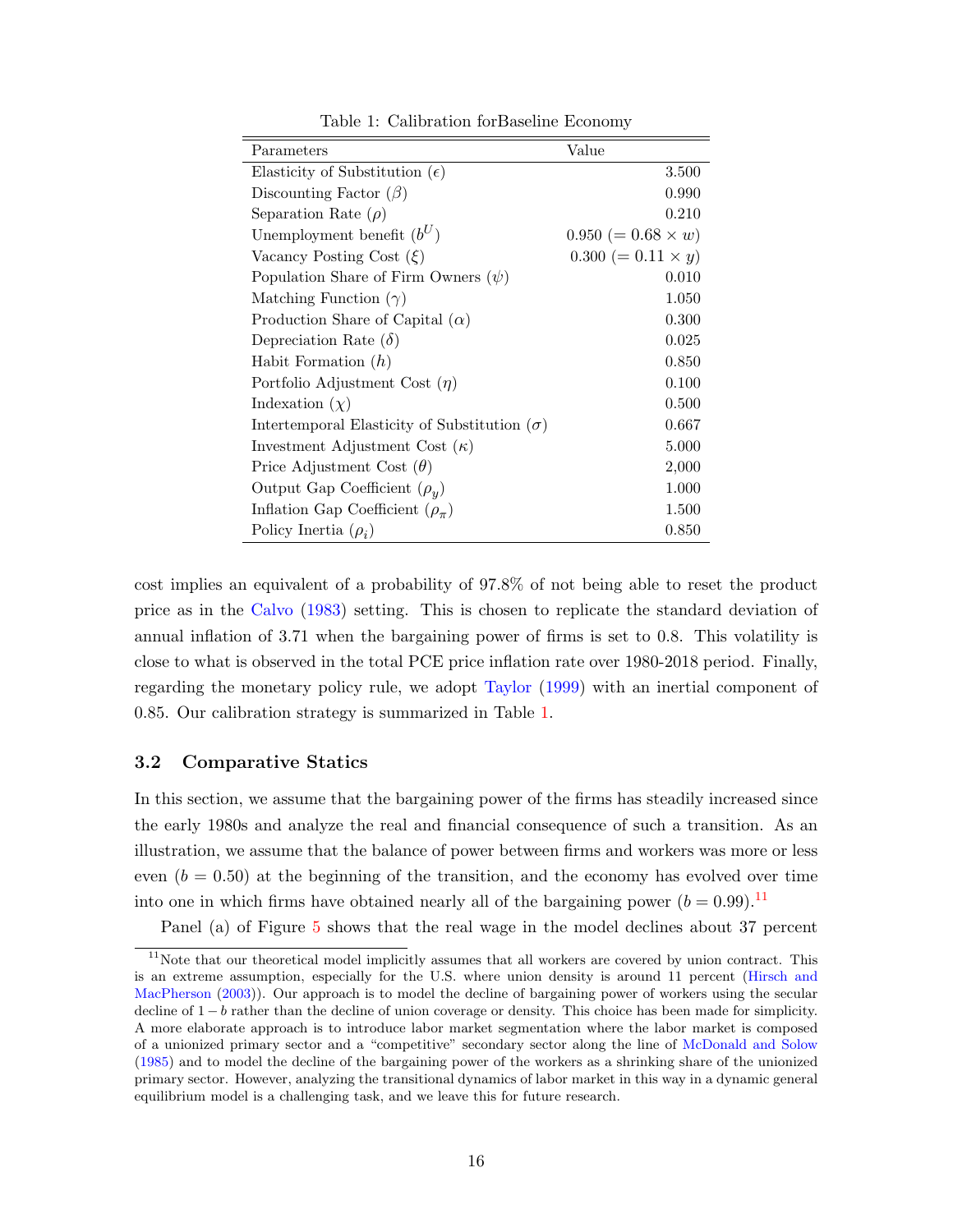from 1.6 to 1 roughly as the bargaining power of the firm increases. The model assumes no trend productivity growth. Hence, the decline of the real wage should not be taken literally. Rather the decline should be interpreted as the decline of the ratio of real wage relative to productivity. According to one estimate [\(Bivens and Mishel](#page-33-5) [\(2015\)](#page-33-5)), the ratio of real median compensation relative to net productivity has declined 37 percent since 1976. The range of bargaining power in our experiment  $(0.50 - 0.99)$  can be considered plausible in this regard. Note that the ratio of median real compensation to labor productivity is essentially identical to what [Levy and Temin](#page-34-8) [\(2007\)](#page-34-8) called Bargaining Power Index (BPI) of workers.<sup>[12](#page-1-0)</sup>

Panel (b) of the figure shows the rising (net) markup from 15 percent to 40 percent, which is consistent with [Hall](#page-34-9) [\(2018\)](#page-34-2), [De Loecker et al.](#page-34-2) (2018) and [Barkai](#page-33-0) [\(2016\)](#page-33-0). However, in contrast to this literature, the markup is determined as  $\epsilon/(\epsilon - b)$ , and what drives up the markup in our model is not the elasticity of substitution  $\epsilon$ , but the bargaining power of the firms. Given our calibration of  $\epsilon = 3.5$ , the range  $(0.50 - 0.99)$  is realistic in terms of explaining the observed rise in the markup. However, as will be shown below, the shift in bargaining power is wider than necessary to explain the secular trends in factor shares and stock market capitalization.

The large decline of the natural rate of unemployment, shown in Panel (c), from greater than 7 percent to nearly 2 percent is explained by the fact that job creation becomes much more profitable as a greater share of production rents is now distributed to the owners of the firms. As a direct result, the firms essentially quadruple vacancy postings between the poles of our bargaining power comparative static, and as a result, market tightness (panel (e)) and the job finding rate (panel (f)) increase substantially.<sup>[13](#page-1-0)</sup> The large decline of the natural rate resembles the pre-Pandemic data: extremely low unemployment rate, but the absence of inflation pressure with almost no bargaining power of workers as measured by the work stoppage index or BPI.

Note that the rise of firms' bargaining power has two opposite effects on output. On the one hand, the rising bargaining power of the firms increases output through the job creation channel as noted above. On the other hand, the rising bargaining power reduces output through an increased markup channel. Panel (h) shows that initially it is the job creation channel that dominates. However, the markup channel eventually dominates and output begins to decline after the bargaining power of the firm reaches 0.9.

<sup>&</sup>lt;sup>12</sup>Since bargaining power is declining in our paper, it is no surprise that the model's empirical BPI is indeed declining. If median real compensation and labor productivity increase at the same rate, the BPI would not change over time. What is known as "Treaty of Detroit" was a contract between United Auto Workers and the big three automobile companies to raise nominal wages according to productivity gains and the increase in the cost of living (inflation). The fact that the BPI has been declining since 1980 implies that the "Treaty of Detroit" has broken down. The efficiency condition for labor is given by  $w = \mu \alpha(y/n)$ . Despite rising labor productivity, the real wage remaining constant requires a drop in the real marginal cost,  $\mu$ , the inverse of markup. In a way, the "Treaty of Detroit" was a treaty to maintain a constant markup  $(1/\mu)$  by making w and  $y/n$  move in lock steps in  $w = \mu \alpha(y/n)$ . In [Barkai](#page-33-0) [\(2016\)](#page-33-0), as in any monopolistic competition literature, the real marginal cost is given by  $(\epsilon - 1/\epsilon)$  whereas it is determined as  $(\epsilon - b/\epsilon)$  in this paper.

<sup>&</sup>lt;sup>13</sup>See [Figura and Ratner](#page-33-6) [\(2015\)](#page-33-6) and Cairó and Sim [\(2020\)](#page-33-7) for the potential role of the decline of the bargaining power in generating the fall of the natural rate of unemployment.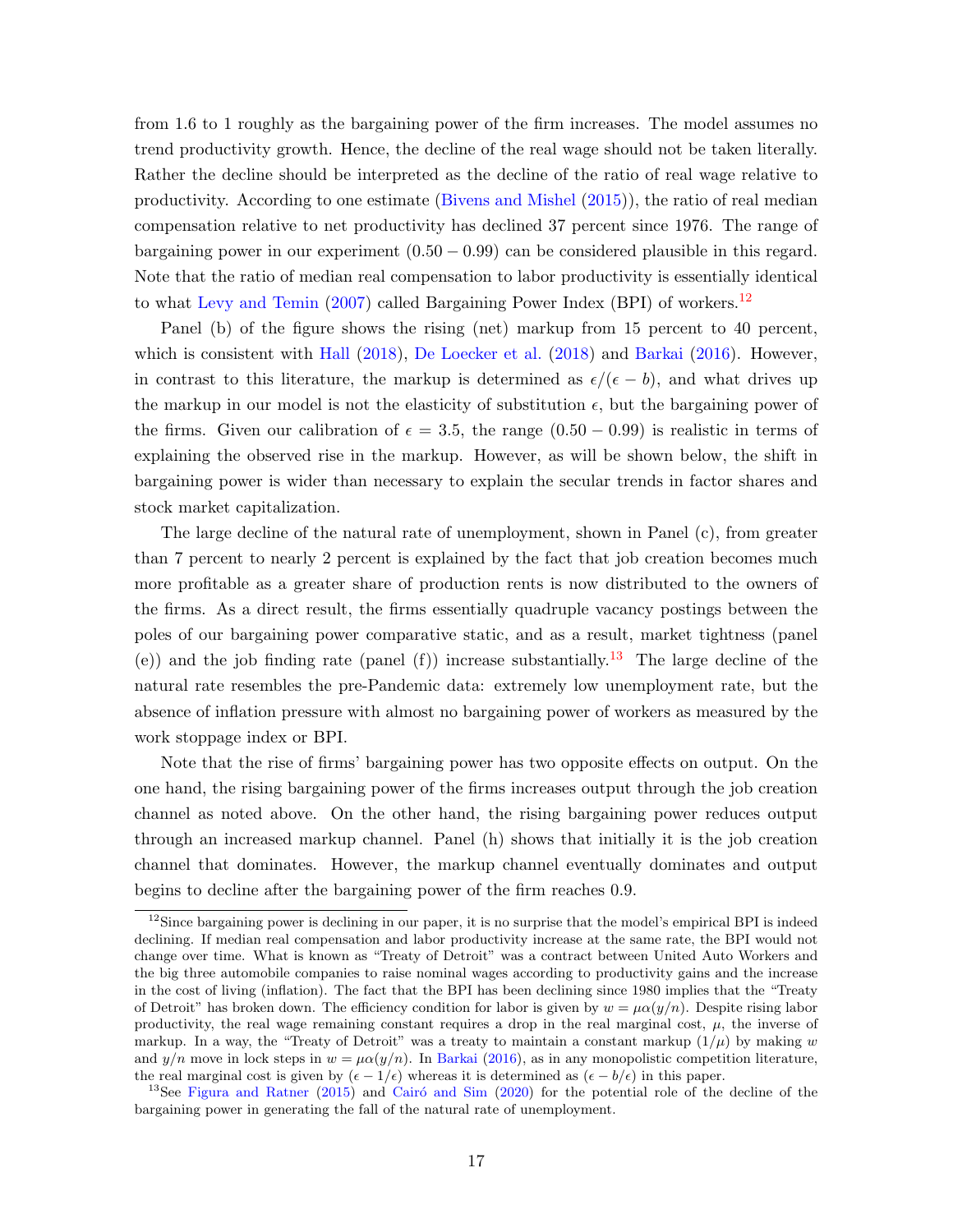<span id="page-19-0"></span>

Panel (i)∼(k) show how the rise of firms' bargaining power affects factor shares, i.e., labor, capital and profit shares. The rise of the bargaining power  $(0.50 - 0.99)$  lowers the labor share from 0.62 to 0.40, which is notably greater than what is observed in the data.<sup>[14](#page-1-0)</sup> In contrast, the rise of the profit share shown in panel (k) is more comparable with the magnitude observed in the data. The share of corporate profits after tax (without IVA and CCAdj) marked the lowest point at 3.4 percent in 1986Q3 and thereafter steadily increased, reaching its highest point in 2012Q1 of 12 percent.

The model generated market cap ratio (the stock market value relative to nominal GDP), shown in panel (l), is consistent with the data shown in Figure [3.](#page-11-0) The difference is that the market cap ratio in the data has risen only 6 times since 1980 while it reaches nearly

<sup>&</sup>lt;sup>14</sup>One might conclude that the model generates too much decline of labor income share compared with the data. However, we want to point out that the official statistics on labor share is somewhat misleading. According to Economic Policy Institute (see [Mishel](#page-35-9) [\(2012\)](#page-35-9)), the median real hourly compensation has grown 10.7 percent since 1975 whereas productivity has grown 80.4 percent until 2012. Since labor share is  $wn/y =$  $w/(y/n)$ , these numbers imply that that the labor share declined 35 percent from what it was in 1975. If the median labor income share was 65 percent, that means the current median labor income share is about 42 percent, a 23 percentage point decline, which is essentially the same magnitude generated by our model.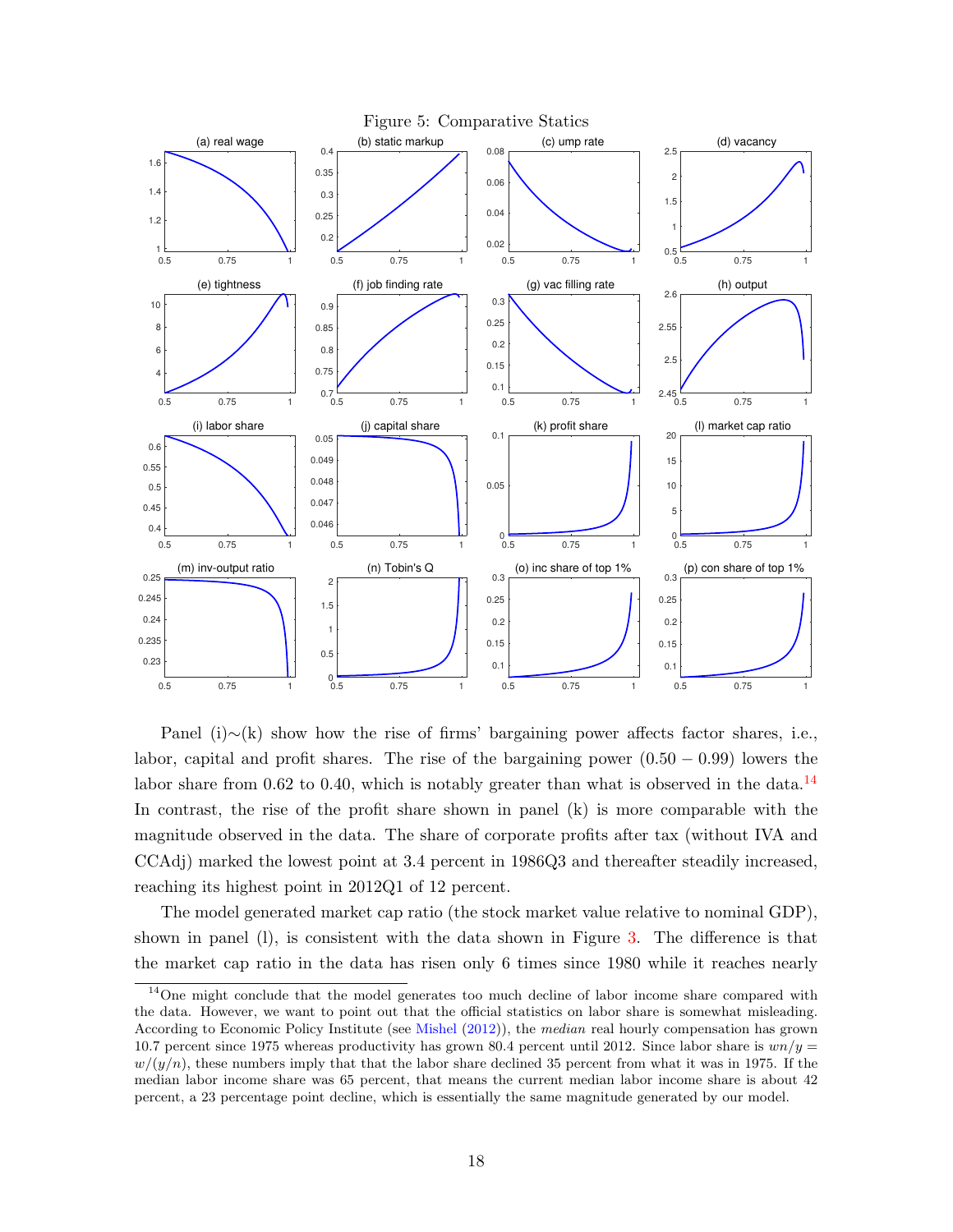<span id="page-20-0"></span>

20 times in the model. This suggests that the proper range of bargaining power that is consistent with the financial market data is perhaps 0.5 to 0.9. Panel (n) shows the other aspect of financial markets: Tobin's Q. The panel shows that depending on the bargaining power of the firms, Tobin's Q can be anywhere between 0 and 2. In contrast to [Eggertsson](#page-33-8) [et al.](#page-33-8)  $(2018)$  and Gutiérrez and Philippon  $(2017)$ , we generate this result through a collective bargaining channel rather than through a market concentration channel. The same thing can be said regarding the secular decline of investment-to-output ratio. [De Loecker et al.](#page-34-2) [\(2018\)](#page-34-2), [Eggertsson et al.](#page-33-8) [\(2018\)](#page-33-8) and [Barkai](#page-33-0) [\(2016\)](#page-33-0) generate the same result through market concentration channel. Finally, our model, while using a simple Two-Agent New Keynesian (TANK) model structure, can generate the secular trend of income inequality: Panel (o) shows that we can match the rise of top income share of 1 percent in the data (proxied by firms owners in our model) through the weakening of collective bargaining power of the workers.

Note that the model assumes that bargaining between firms and workers takes place through two channels: bargaining over product prices (distribution of production rents) and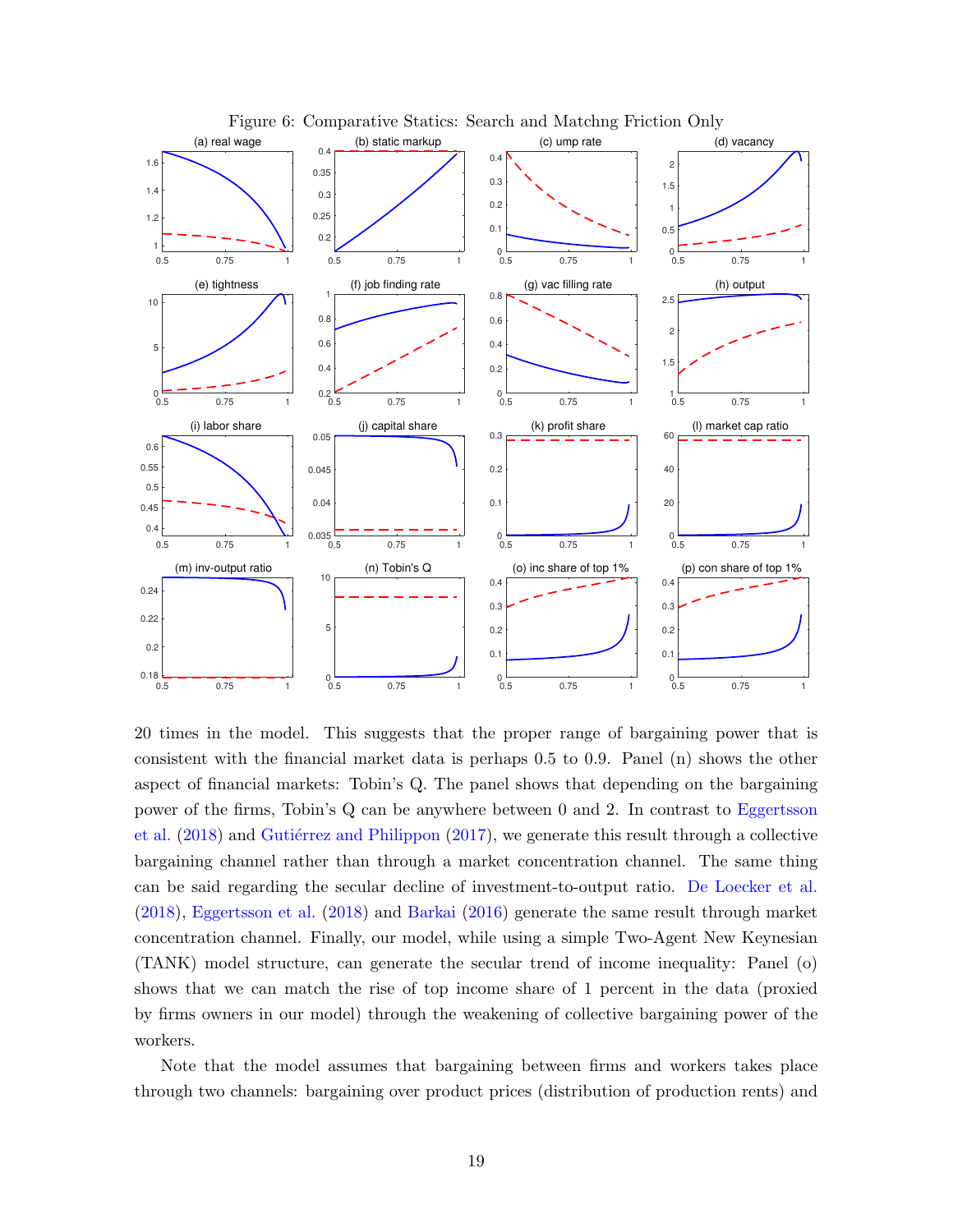<span id="page-21-0"></span>Figure 7: Impulse Responses of Inflation and Unemployment Rates to a Demand Shock: The Case of the Kaleckian Phillips Curve



bargaining over wages (distribution of match surplus). Traditional search and matching models assume only the second type of bargaining, but not the first type. A natural question is how much of the aforementioned secular trends in factor shares and financial market ratios can be explained by the traditional bargaining channel in the labor market. In other words, if the model assumes no bargaining over production rents, how much of the secular trends could be explained?

To show this, we set  $b = 1$  for bargaining over product prices while varying the wage bargaining power from  $0.5$  to  $0.99$ . Figure [6](#page-20-0) shows the comparison, where blue solid lines are baseline and red dashed lines show the alternative case. Panel (a) and (c) show the counterfactual aspects of the alternative case: the real wage to productivity ratio declines slightly more than 10 percent, which can be considered much smaller than in the data; in addition, setting the initial markup equal to  $\epsilon/(\epsilon - 1)$  instead of  $\epsilon/(\epsilon - b) = \epsilon/(\epsilon - 0.5)$  would imply an unrealistically high initial unemployment rate.

Panel (i) shows that the reduction in labor share that can be generated through the rise of firms' bargaining power in wage bargaining alone is quite limited. Panel (j)∼(n) also show that the wage bargaining channel alone cannot explain any of the secular trends in the financial markets variables. The changes in the bargaining power in dividing the production rents is thus essential to being able to generate the secular trends in financial markets.

### 3.3 Trade Union Power and Inflation Dynamics

In this subsection, we show how the rise of the bargaining power of the firms changes inflation dynamics in the model.

Figure [7](#page-21-0) compares the impulse response functions of the inflation rate and unemployment rate for two cases with  $b = 0.50$  (blue solid) and  $b = 0.95$  (red dash) in response to a risk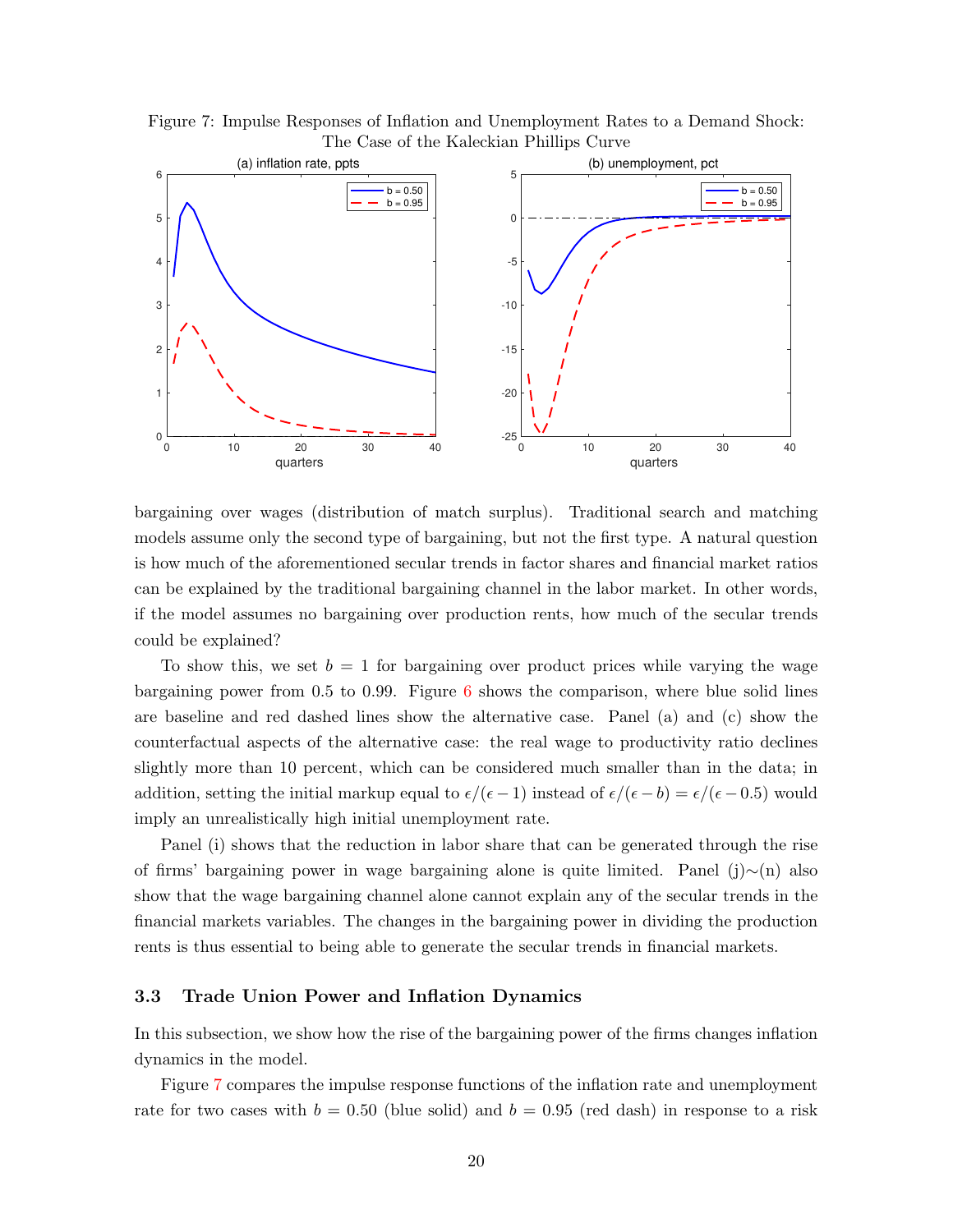<span id="page-22-0"></span>Figure 8: Impulse Responses of Inflation and Unemployment Rates to Demand Shock: The Case of New Keynesian Phillips Curve



premium shock of [Smets and Wouters](#page-35-10) [\(2007\)](#page-35-10), which is considered a representative demand shock in the literature. It is important that the two cases are considered under an identical monetary policy regime, which is specified as a inertial [Taylor](#page-35-8) [\(1999\)](#page-35-8) rule. The specific levels of bargaining power, namely, 0.5 and 0.95, considered in this subsection, correspond to the semi-structural estimates of b in section [4](#page-24-0) as will be shown below.

On the left panel, with the workers maintaining a substantial degree of collective bargaining power, the Kaleckian Phillips curve is relatively steep. Consequently, a one standard deviation shock leads to a large increase in the inflation rate: the response on impact is as large as 3 percentage points and the peak response reaches 5.5 percentage points. On the right hand side, the response of the unemployment rate falls by 8 percent at its nadir. Comparing the peak responses of the inflation rate and the unemployment rate, one reaches a rough estimate of the slope of the Phillips curve of  $-5.5/8.0 = -0.7$ .

When the labor relationship is completely reorganized such that firms hold the dominant hand in both the distribution of production rents and over the match surplus ( $b = 0.95$ , red dash), we get the exact opposite patterns of responses of prices and quantities: in the left panel, the response of inflation is notably muted, peaking at 2.5 percentage points; on the right panel, the unemployment rate reacts much more strongly with its peak impact reaching nearly a 25 percent decline. Comparing the peak responses, one reaches a ratio of  $-2.5/25 = -0.1$ , a seven times flatter reduced-formed estimate of the slope of the Phillips curve.

For a comparison, Figure [8](#page-22-0) shows the results of the same experiment, but using the New Keynesian Phillips curve. Like in Figure [7,](#page-21-0) we assume that the wage bargaining power of the firm rises from 0.5 (blue solid) to 0.95 (red dashed). However, in contrast to Figure [7](#page-21-0) where firms' markup rises from  $\epsilon/(\epsilon - 0.5)$  to  $\epsilon/(\epsilon - 0.95)$ , the markup in Figure [8](#page-22-0) is held constant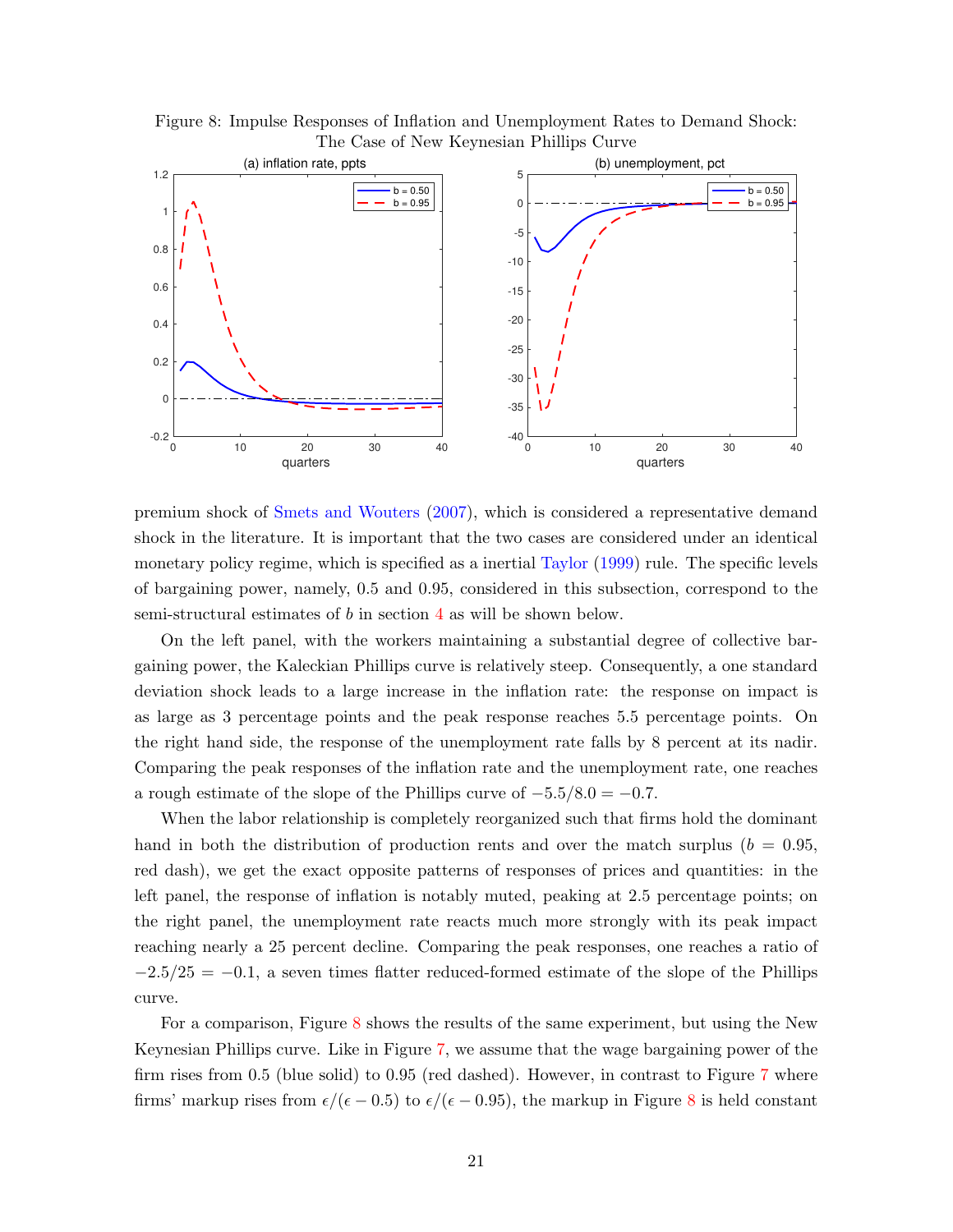<span id="page-23-0"></span>

| (bargaining power of the firms)<br>b | 0.40                        | 0.55 | 0.75 | 0.99 |
|--------------------------------------|-----------------------------|------|------|------|
|                                      | $STD(\pi)$<br>$\times$ 100  |      |      |      |
| Demand shock only                    | 1.77                        | 2.06 | 1.92 | 0.29 |
| Supply shock only                    | 4.01                        | 3.77 | 3.28 | 0.44 |
| Both shocks $(50:50)$                | 4.37                        | 4.29 | 3.80 | 0.53 |
|                                      | $\times$ 100<br>STD(u)/E(u) |      |      |      |
| Demand shock only                    | 5.87                        | 7.44 | 10.7 | 49.3 |
| Supply shock only                    | 4.75                        | 5.82 | 9.06 | 40.8 |
| Both (50:50)                         | 4.74                        | 9.45 | 14.1 | 40.6 |

Table 2: Bargaining Power and Volatility

at  $\epsilon/(\epsilon - 1)$ .

The most noticeable difference from the case of the Kaleckian Phillips curve is shown on the left panel: the magnitudes of the inflation responses are reversed. It is the case with the greater bargaining power for firms  $(b = 0.95)$  that brings the most inflation pressure, though both inflation responses of New Keynesian Phillips curve smaller than any of the case of Kaleckian Phillips curve.

As emphasized by [Figura and Ratner](#page-33-6)  $(2015)$  and Cairó and Sim  $(2020)$ , the decline of workers' bargaining power drastically shifts out job creation condition for firms. In response to a positive demand shock, job creation booms, as can be seen in 35 percent decline of the unemployment rate in the right panel (red dashed).<sup>[15](#page-1-0)</sup> Such a boom leads to a stronger response of inflation, which is the reason why the order of magnitudes of the inflation response is reversed. When the workers' bargaining power is stronger  $(b = 0.5,$  blue solid line), the firms do not create as many jobs as in the opposite case (red dashed line). Such a lukewarm response in job creation leads to a muted inflation response on the left panel.

Note that despite this difference between  $b = 0.5$  and  $b = 0.95$ , reduced-form estimates of the slope of the Phillips curve do not change. By comparing the peak responses of the unemployment and inflation rates, we note that the slope of the Phillips curve remains the same: When  $b = 0.5$ , the peak ratio is  $-0.2/0.8 \approx 0.03$ ; When  $b = 0.95$ , the peak ratio is  $-1.02/35 \approx 0.03$ . In contrast to the case of the Kaleckian Phillips curve, the change in bargaining power alone does not affect the slope of the Phillips Curve. The change in bargaining power does lead to the change in the dynamics of real marginal cost, but the response of the inflation rate for a given level of real marginal cost remains the same. As shown by the blue solid and red dashed lines in Figure [8,](#page-22-0) the inflation response is materially different in response to the same shock. However, the difference is only due to the difference in real marginal cost and has nothing to do with the slope of the Phillips curve. This is the main difference from the case of Kaleckian Phillips curve.

<sup>&</sup>lt;sup>15</sup>The comparative static for unemploymen may appear unrealistically large. However, we report the percent change in the unemployment rate, rather than the percentage point change (see the next footnote for the reason why we report the percent decline). Hence if the natural rate is 6 percent during normal times, a 35 percent decline in the unemployment rate would represent a 2 percentage point decline in the unemployment rate, which is not an unusually large decline during a typical boom.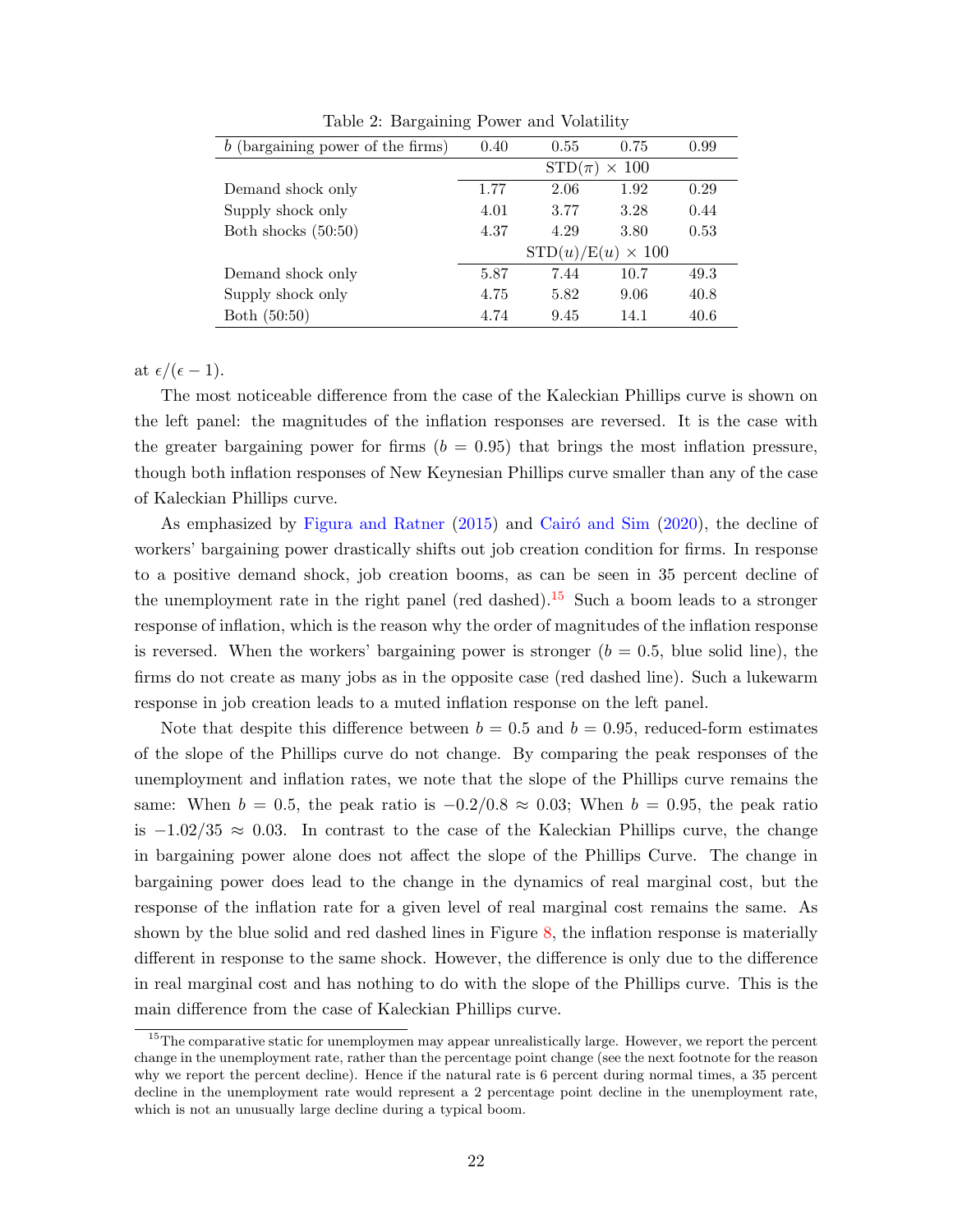Table [2](#page-23-0) shows what happens to the volatility of inflation and the unemployment rate as firms achieve greater bargaining power in our environment. Regardless of whether the business cycle is driven by demand shocks or supply shocks or a 50-50 mix, greater bargaining power for firms always lead to a lower volatility of inflation and higher volatility of the unemployment rate.<sup>[16](#page-1-0)</sup> The pre-Pandemic experience after the GFC is consistent with this pattern: a greater volatility of unemployment coupled with surprising tranquility of inflation resembles our theoretical regime in which the bargaining power of the workers nearly collapsed and the firms' market power is unprecedentedly strong.<sup>[17](#page-1-0)</sup> Figure [8](#page-22-0) indicates that this is not the case for the New Keynesian Phillips curve: the changes in bargaining power under the New Keynesian Phillips curve always move the volatilities of inflation and unemployment in the same direction.

### <span id="page-24-0"></span>4 Empirical Evidence

In this section, we provide evidence that the slope of the Phillips curve is shaped by institutions in the labor market that determine worker and firm bargaining power.

### <span id="page-24-2"></span>4.1 Time Series Evidence

We first present time series evidence using data on the labor share and GDP deflators for the U.S. and U.K.. Figure [9](#page-25-0) shows labor union density in each of the two countries since 1980. Since around that time, labor market policies and other forces have led to virtually monotonic declines in labor union coverage over the last four decades. While their starting level at the beginning of 1980s were different, both countries have experienced nearly 50 percent declines in union density since then. If our theory is correct, such changes will be reflected in the slopes of the Kaleckian Phillips curves. We test this hypothesis in this section.

The log-linearized version of the Kaleckian Phillips curve from above implies the following time series regression equation:

<span id="page-24-1"></span>
$$
\pi_t = \kappa_1 s_t + \kappa_2 PV_t^s + \gamma_1 \pi_{t-1} + \gamma_2 \mathbb{E}_t[\pi_{t+1}] + \epsilon_t
$$
\n(34)

where  $s_t$  is labor share corresponding to the real marginal cost of the theoretical model,  $\hat{\mu}_t$ and  $PV_t^s$  is the present value of labor share corresponding to the expected present value of

<sup>16</sup>As we have shown in the comparative statics, the rise of firms' bargaining power is associated with the decline of the mean unemployment rate. As a result, when the slope of the Phillips curve becomes flatter, it is possible that the absolute magnitude of the standard deviation for the unemployment rate may go down. To prevent this, we report a coefficient of variation, that is the standard deviation normalized by the mean of the unemployment rate.

<sup>&</sup>lt;sup>17</sup>We note that this is not the only explanation of "missing deflation" after the GFC. For instance, [Gilchrist](#page-34-10) [et al.](#page-34-10) [\(2017\)](#page-34-10) explains the missing deflation puzzle by pointing out the incentive of cash-strapped firms to raise internal funds, sacrificing long-term market share to survive the current liquidity crisis. This explanation does not rely on labor market frictions at all. However, even in this case, their Phillips curve is a major departure from the conventional New Keynesian case, featuring deep habit (habit formation at the goods level) and financial frictions for pricing firms.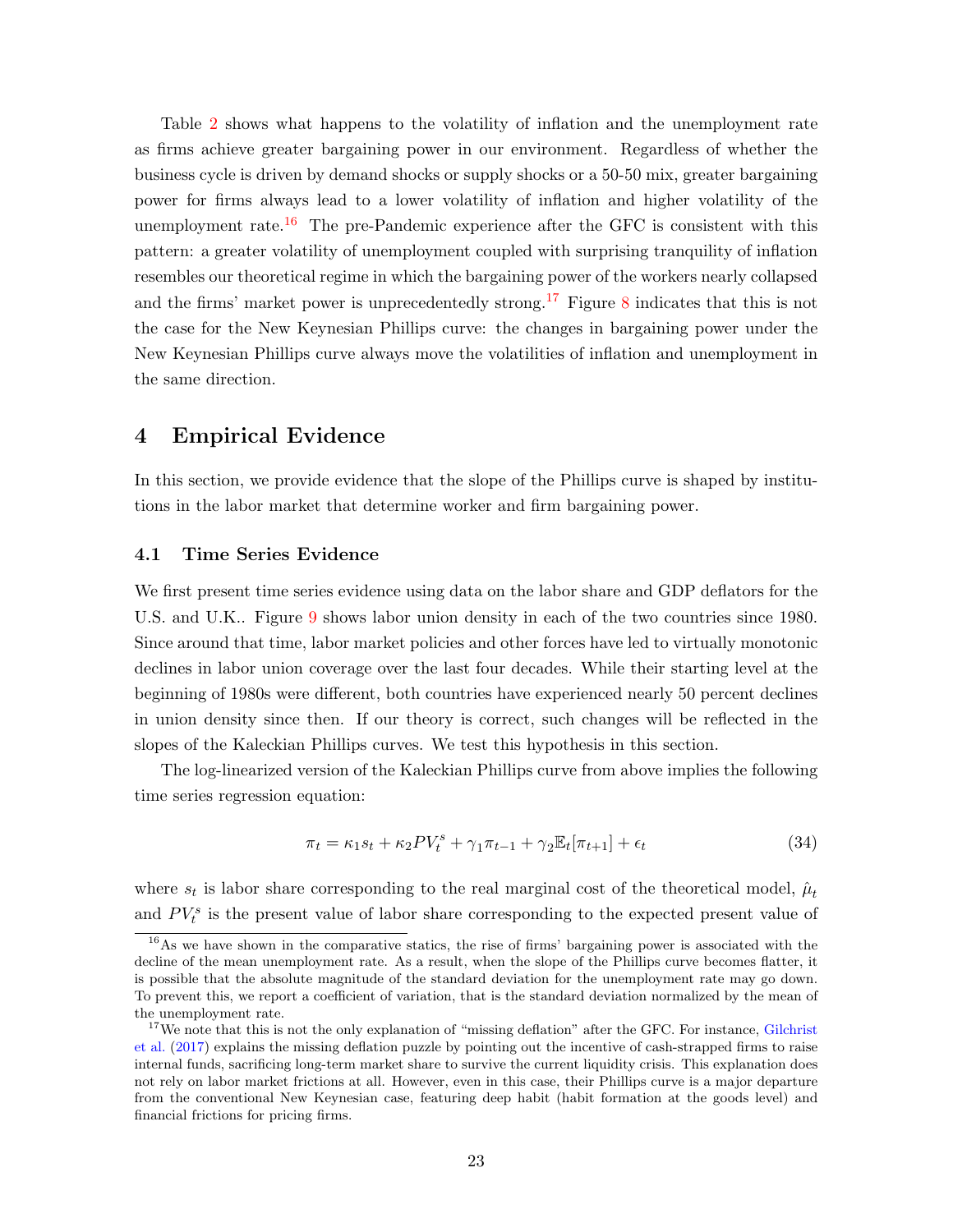<span id="page-25-0"></span>

Figure 9: Labor Union Density: U.K. and U.S. Since 1980

Notes: 1980-2014, AMECO databases, European Commision

the labor share in the theoretical model,  $\sum_{s=0}^{\infty} \beta^s \mathbb{E}_t[\hat{\mu}_{t+s}]$ . Here we follow the convention to use labor share to approximate the real marginal cost (see Galí and Gertler [\(1999\)](#page-34-11)), and accordingly we approximate the present value of real marginal cost by the present value of labor shares.

An immediate challenge is to construct the empirical measure of the present value of the labor share. To this end, we follow [Abel and Blanchard](#page-33-9) [\(1986\)](#page-33-9). We first estimate a vector autoregression model

$$
x_t = Ax_{t-1} + \epsilon_t
$$

where  $x_t = [y_t s_t]'$  where  $y_t$  may include any variable that helps predict labor share. For instance, we use labor union density (Another possible choice might be the work stoppage index, or the aforementioned BPI from [Levy and Temin](#page-34-8) [\(2007\)](#page-34-8)). Once the VAR model is estimated, the present value of the labor share can be obtained as

$$
PV_t^s = c_2'(1-\beta)^{-1}(I - \beta \hat{A})^{-1}\beta \hat{A}^2 x_{t-1}
$$

where  $c_2 = [0 \ 1]$  and  $\beta$  is the discounting factor of the model.<sup>[18](#page-1-0)</sup> Using this present value series, one can estimate [\(34\)](#page-24-1) and recover the structural value of the bargaining power of the

<sup>&</sup>lt;sup>18</sup>The same formula has been used by [Gilchrist and Himmelberg](#page-34-12) [\(1998\)](#page-34-12) to measure the expected present values of the investment fundamental and financial constraints. Such present value estimation technique is also frequently used in large scale econometric models such as the FRB/US model used by the Federal Reserve Board.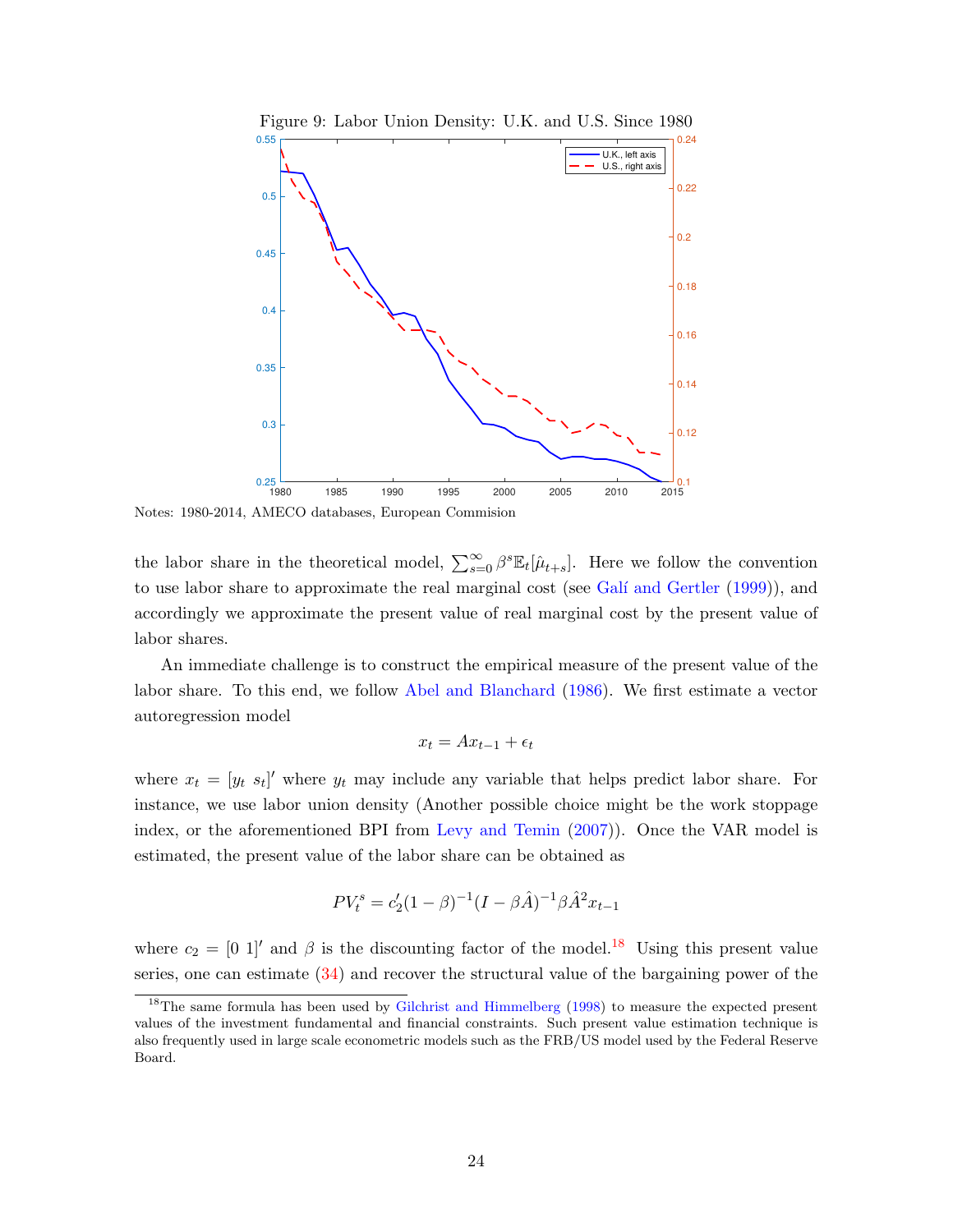<span id="page-26-0"></span>

|                  | 1961-1980 |         |         | 1981-2014  |  |
|------------------|-----------|---------|---------|------------|--|
| $s_t$            | 0.055     | 0.044   | 0.073   | $-0.130$   |  |
|                  | (5.573)   | (0.850) | (0.714) | $(-1.410)$ |  |
| $PV_{t}^{s}$     |           | 0.041   |         | $-0.011$   |  |
|                  |           | (2.267) |         | $(-2.290)$ |  |
| $E_t[\pi_{t+1}]$ | 0.573     | 0.941   | 0.936   | 1.219      |  |
|                  | (49.43)   | (3.999) | (4.814) | (3.380)    |  |
| $\pi_{t-1}$      | 0.486     | 0.366   | 0.430   | 0.411      |  |
|                  | (32.37)   | (3.042) | (4.459) | (3.500)    |  |
| b                |           | 0.519   |         | 0.923      |  |
| Adj $R^2$        | 0.716     | 0.701   | 0.862   | 0.863      |  |
| J-stat           | 4.848     | 2.291   | 5.441   | 3.601      |  |
| p-value          | 0.676     | 0.514   | 0.364   | 0.463      |  |

Table 3: GMM Estimation of Phillips Curve: U.S.

Notes: Parentheses are for t-statistics.

firms from the theoretical model as

$$
b = (\hat{\kappa}_2/\hat{\kappa}_1 + 1)^{-1}.
$$
\n(35)

Table [3](#page-26-0) shows the Generalized Method of Moments (GMM) estimation results for the U.S. The first two columns are estimated using pre-Reagan time period (1961-1980) and the last two columns are estimated using post-Reagan period (1981-2014). The first and third columns are traditional hybrid New-Keynesian Phillips curve. These two columns are included for comparison with other estimates such as Galí and Gertler [\(1999\)](#page-34-11). The first column shows that our early sample estimation results are not very different from Galí and [Gertler](#page-34-11) [\(1999\)](#page-34-11): the labor share is highly significant as a predictor of inflation and forwardand backward-looking terms of inflations are highly significant and their magnitudes are economically sensible. However, in the third column, the labor share is no longer significant in the second sample period.

The second and fourth columns are the Kaleckian Phillips curve developed in this paper. In the first sample, while the traditional labor share term is not statistically significant, the present value of the labor share is highly significant. Most importantly, the implied bargaining power of the firms:  $b = (\hat{\kappa}_2/\hat{\kappa}_1 + 1)^{-1} = 0.519$ , which suggests that the pre-Reagan era is characterized by a balance of power between firms and workers in sharing the production rents. However, in the post-Reagan era, both coefficients have the wrong signs and the implied value of bargaining power is 0.923, which is consistent with a dominant bargaining position of firms relative to workers. Indeed, these estimation results are consistent with the range of bargaining power considered for the comparative static analysis above.

Table [4](#page-27-0) shows the estimation results for U.K. As in the case in the U.S., we use the labor union density together with labor share data to construct the present value of future labor share. The first subsample (pre-Thatcher) period is slightly different from the U.S. case as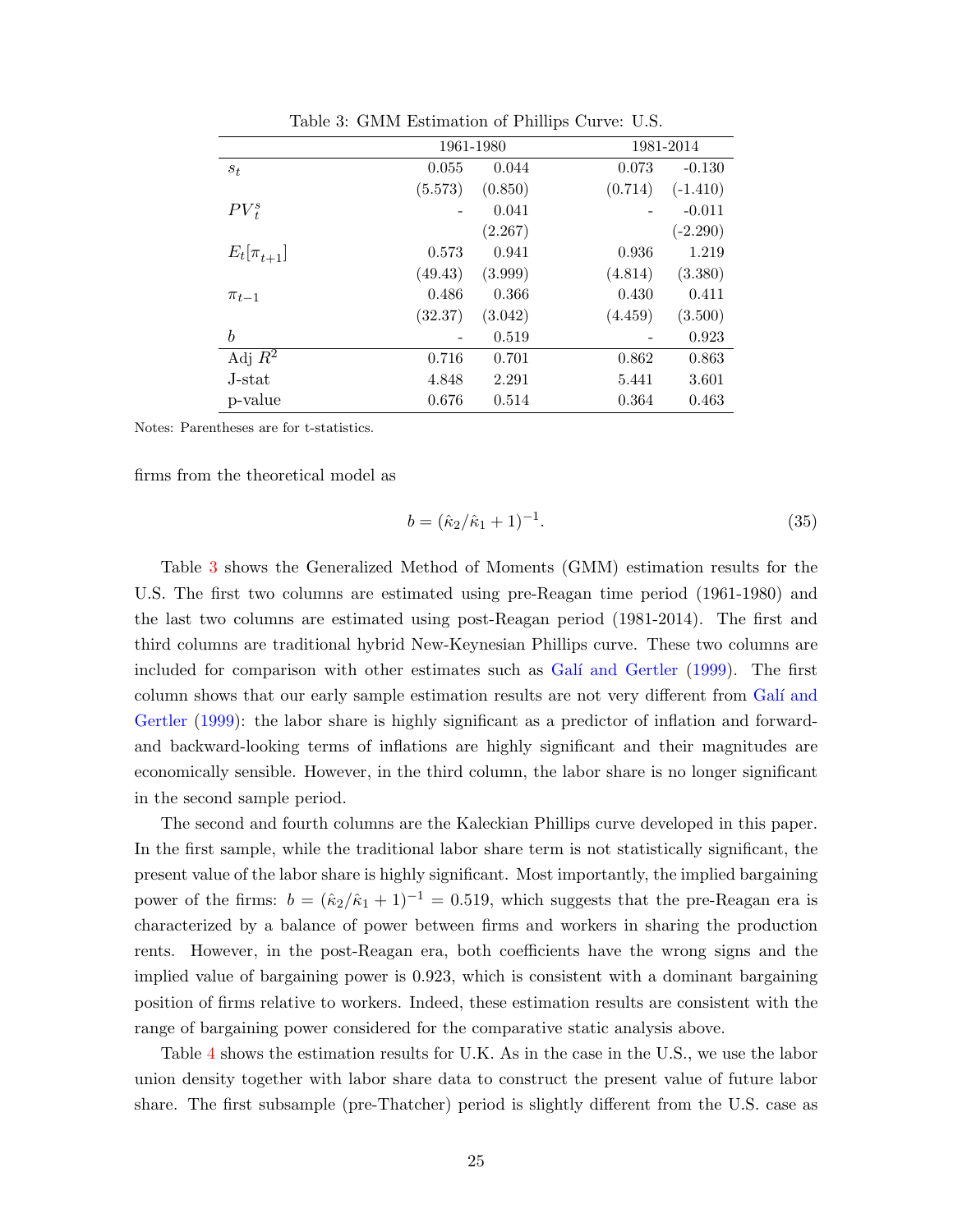<span id="page-27-0"></span>

|                  |         | 1961-1978 |          | 1979-2014  |  |  |
|------------------|---------|-----------|----------|------------|--|--|
| $s_t$            | 0.072   | 0.051     | $-0.028$ | $-0.012$   |  |  |
|                  | (3.162) | (1.969)   | (0.546)  | $(-0.804)$ |  |  |
| $PV_{t}^{s}$     |         | 0.045     |          | 0.003      |  |  |
|                  |         | (0.437)   |          | (0.255)    |  |  |
| $E_t[\pi_{t+1}]$ | 0.456   | 0.349     | 0.441    | 0.453      |  |  |
|                  | (7.038) | (2.700)   | (6.898)  | (6.344)    |  |  |
| $\pi_{t-1}$      | 0.506   | 0.646     | 0.583    | 0.587      |  |  |
|                  | (9.496) | (2.835)   | (8.249)  | (8.318)    |  |  |
| b                |         | 0.536     |          | 1.000      |  |  |
| Adj $R^2$        | 0.629   | 0.568     | 0.858    | 0.855      |  |  |
| J-stat           | 4.288   | 3.195     | 4.562    | 4.951      |  |  |
| p-value          | 0.368   | 0.526     | 0.472    | 0.422      |  |  |

Table 4: GMM Estimation of Phillips Curve: U.K.

Notes: Parentheses are for t-statistics.

her term began in 1979.

The conventional estimates of the hybrid New Keynesian Phillips curve, shown in the first and third column, exhibit similar features to those in the U.S.: a highly significant role of the labor share in the early sample, but an insignificant slope coefficient (labor share) in the later sample, as in the U.S. case. The estimates of the Kaleckian Phillips curve, shown in the second and fourth columns, suggest that the bargaining power of the firms in early period was 0.536, quite similar to the U.S. estimate, while, it is equal to 1.0, a corner solution due to the truncation of  $b$ , in the later period (The unrestricted value is given by  $b = (\hat{\kappa}_2/\hat{\kappa}_1 + 1)^{-1} = 1.333$ . This is exactly the same pattern as obtained in the U.S. case: in the pre-Thatcher era, the power was evenly distributed between firms and workers; in the post-Thatcher era, the slope of the traditional Phillips curve appears to be no different from zero and the estimate of the Kaleckian Phillips curve implies essentially no bargaining power for workers at all. The estimation results point to a possibility that both the post-1980s disinflation and the concurrent flattening of the Phillips curve owe as much to the labor market institutions of these two countries as to the monetary policies of these two countries.<sup>[19](#page-1-0)</sup>

#### 4.2 Cross-Sectional Results

In this section, we provide corroborating evidence on the implications of worker bargaining power on the Phillips curve using cross-sectional evidence from regional data in the United States. We approach the cross-sectional empirical analysis building on the recent work by [Babb and Detmeister](#page-33-10) [\(2017\)](#page-33-10), [Hazell et al.](#page-34-13) [\(2020\)](#page-34-13), [Hooper et al.](#page-34-14) [\(2020\)](#page-34-14), [Kiley](#page-34-15) [\(2015\)](#page-34-15), and [McLeay and Tenreyro](#page-35-11) [\(2019b\)](#page-35-11). Below, we provide evidence using both MSA-level and state-

<sup>19</sup>Surprisingly, the results are not restricted to the Anglo-Saxon countries. We have similar results for Netherlands, Denmark and Sweden, which are available upon request.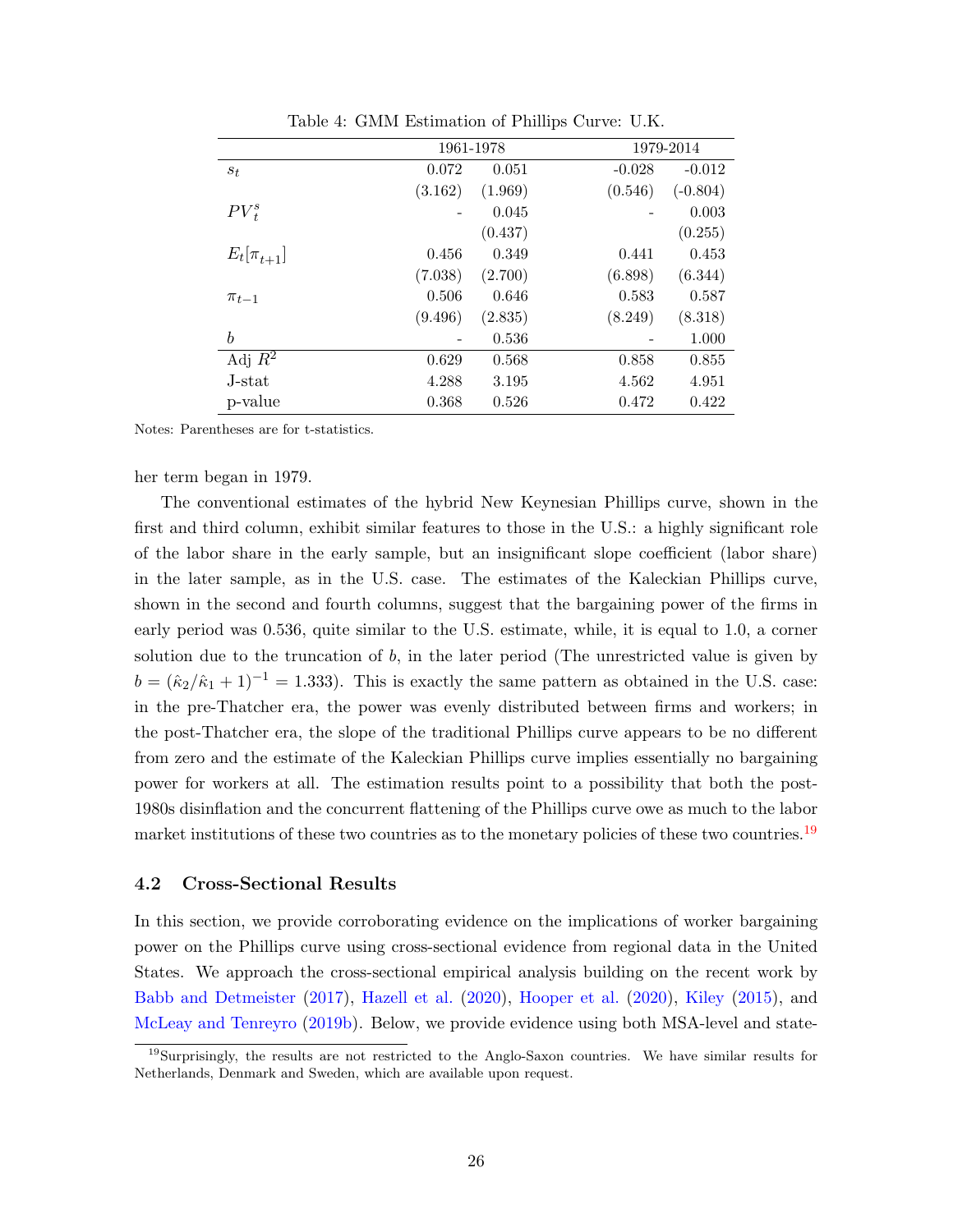level variation. The basic specification we employ is a simple reduced-form Phillips curve

$$
\pi_{it} = \alpha_i + \alpha_t + \beta u_{it} + \gamma \pi_{it-1} + \nu_{it}
$$

where  $\alpha_i$  represent region-specific fixed effects,  $\alpha_t$  time period fixed effects, and  $\beta$  is the slope of this reduced-form Phillips curve. Following the recent literature, we assume that the region fixed effects control for time-invariant differences in the natural rates of unemployment and the time fixed effects capture common movements in the natural rate across regions.

As a proxy for worker bargaining power, we exploit the substantial variation in labor union densities across states and cities within the United States. Figure [10](#page-29-0) shows average union density rates over the period 1986-2017 from Current Population Survey microdata on 20 MSAs that can be coded uniformly over time, as well as linked to the same MSAs in BLS CPI data. Union density rates vary from just over 5 percent in Houston, Dallas and Atlanta to nearly 25 percent in New York City and Honolulu.<sup>[20](#page-1-0)</sup>

We first estimate Phillips curves following [Babb and Detmeister](#page-33-10) [\(2017\)](#page-33-10) and [Kiley](#page-34-15) [\(2015\)](#page-34-15) using the sample of 20 MSAs over the period 1986H2 to 2017H2, where the bi-annual data and time span are determined by the availability of BLS and CPS data.<sup>[21](#page-1-0)</sup>

Table [5](#page-31-0) presents estimates from several specifications of the Phillips curve using these MSA data. All specifications include MSA-level fixed effects and period fixed effects, and the standard errors are clustered at the MSA and period levels. Column (1) replicates the results in [Kiley](#page-34-15) [\(2015\)](#page-34-15) and [Babb and Detmeister](#page-33-10) [\(2017\)](#page-33-10) which show that the Phillips curve estimated off of regional data reveal a substantial tradeoff between unemployment and inflation. Our baseline estimate in column (1) shows that a one percentage point decrease in the unemployment rate raises inflation by 0.34 percentage points.

To test the implication of the Kaleckian Phillips curve—one in which the slope of the Phillips curve is shaped by bargaining power—we now split cities by union densities and estimate Phillips curve by these groups. Columns (2) and (3) split the sample into cities with below-median union densities (column  $(2)$ ) and above-median union densities (column (3)). The results reveal a striking difference in the Phillips curve slope between the low-

 $^{20}$ Union densities fell over time from 1986 to 2017 across 19 of the 20 cities, with the exception of Los Angeles in which union density rose only slightly. Nonetheless, the relative ranking of cities at the beginning of the sample and the end was very high, with a rank order correlation of 0.75. For this reason, we focus on average union densities over time within cities.

<sup>&</sup>lt;sup>21</sup> Because the BLS revised their MSA-level CPI data in 2018 and reduced the number of MSAs (as well as changed their geographic definitions), we have used the pre-2018 data, downloading the final vintage of these data from early 2018. There are twenty cities in our semi-annual dataset, three fewer than in [Babb and](#page-33-10) [Detmeister](#page-33-10) [\(2017\)](#page-33-10) after excluding Milwaukee-Racine, Cincinnati-Hamilton, Portland-Salem, Honolulu, and Denver-Boulder-Greeley as those MSAs were only available at the annual frequency. MSA-level unemployment rates and union density rates are available from October 1985 when the Current Population Survey (CPS) began providing geographic detail at that level of disaggregation. We estimate the unemployment rate from the basic monthly CPS files. Union membership is estimated from the outgoing rotation groups of the CPS for all workers except the self-employed and unpaid family workers, following the methodology in [Hirsch and](#page-34-7) [MacPherson](#page-34-7) [\(2003\)](#page-34-7). We average monthly observations over the six months of each half-year and are left with 62 halves of data for each of the 20 MSAs.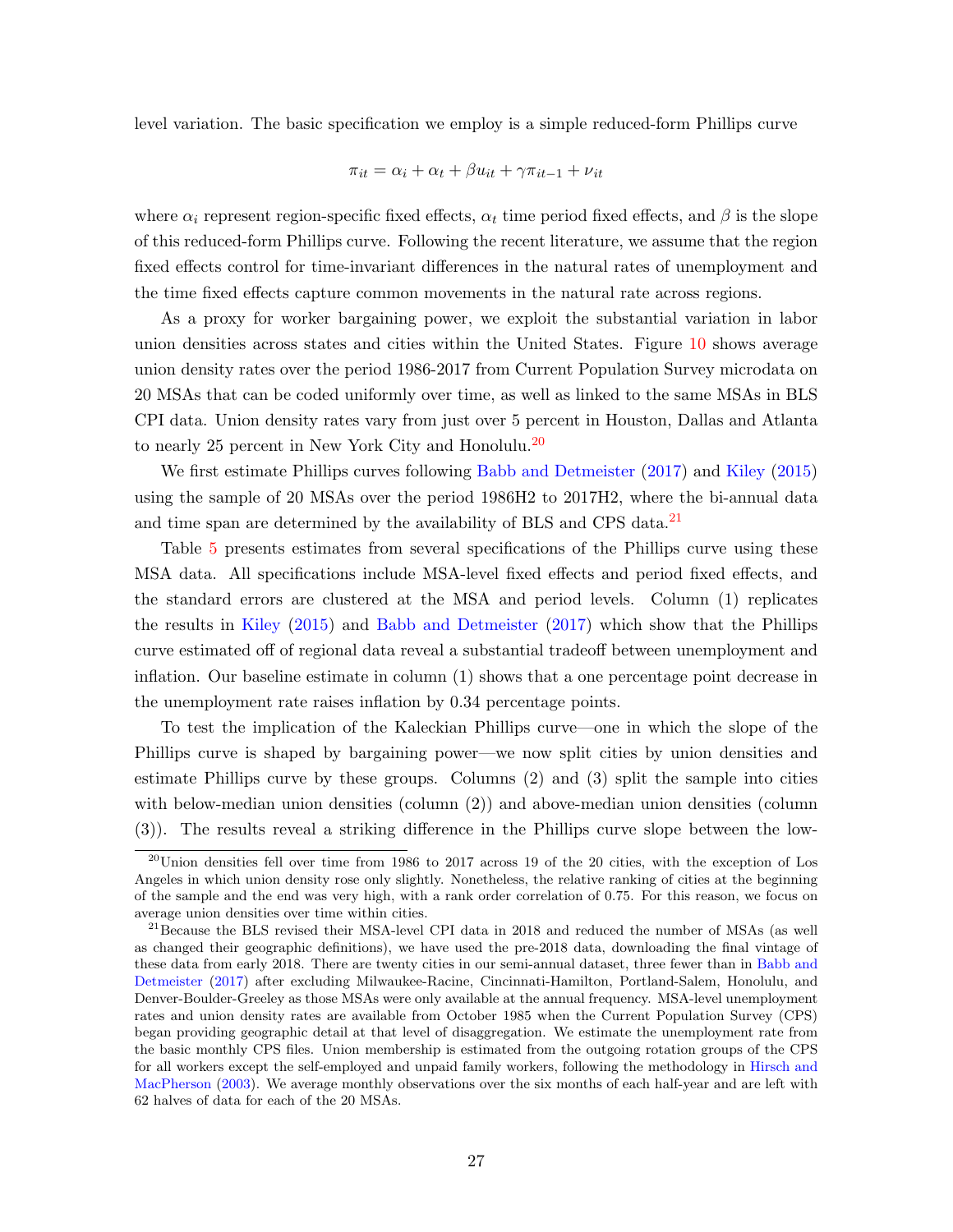<span id="page-29-0"></span>

Figure 10: Labor Union Density: U.S. MSAs, 1986-2017

Notes: Average union density over 1986-2017 for sample of 20 MSAs. Authors' analysis of Current Population Survey data.

and high-union groups: the slope coefficient is 0.11 percentage points steeper in higher-union  $p_{\text{min}}$  $\overline{\text{Critos}}$ cities.

In order to test whether the slope coefficients are statistically different across the two sets  $\epsilon$ <sup>c</sup>  $\epsilon$ <sub>2</sub>4 $\epsilon$  -109576  $\epsilon$ <sup>1</sup> of states (below- and above-median union density), we augment the specification above by adding an interaction term as follows

$$
\pi_{it} = \alpha_i + \alpha_{td} + \beta u_{it} + \beta_{int} u_{it} \mathbf{1}(d_i > \bar{d}) + \gamma \pi_{it-1} + \nu_{it}.
$$

 $\mathbf{1}(d_i > \overline{d})$  is an indicator variable for whether union density in state i,  $d_i$ , is above the  $-\left(\sqrt{25}l\right)$ median union density  $(\bar{d})$ . (Note that we now also include period-by-union-group dummies,  $\delta$  0.160  $\delta$  $\alpha_{td}$ ). Column (4) presents the results from this two-group interaction, where the coefficient  $\beta_{int}$  in the second row gives the difference in the coefficients in high union states vs. low. We  $a_{\text{rad}}$  that the  $\epsilon$ find that the coefficients are not just economically quite different—indeed, in this specification the slope in the high-density cities is nearly double than in the low-density cities—but density, and thus higher worker bargaining power, steepens in the slope of the Phillips curve. also statistically significant. Finally, the last column breaks union density into three groups: the bottom 25th percentile, the middle 50th percentile, and the top 25th percentile. The coefficients on the interaction of the unemployment rate with the middle and highest union density groups both are negative and coefficient on the top union group is large (0.27 percentage points) and statistically significant, further confirming the result that higher union

Table [6](#page-32-0) provides additional suggestive evidence of the role of that union density has in shaping the dynamics of the Phillips curve relationship. Here, we follow the recent work by Alaska 94 18.4 20 1.6 [Hazell et al.](#page-34-13) [\(2020\)](#page-34-13) who develop a state-level inflation dataset derived from BLS microdata and use these data to estimate state-level Phillips curve of the following form: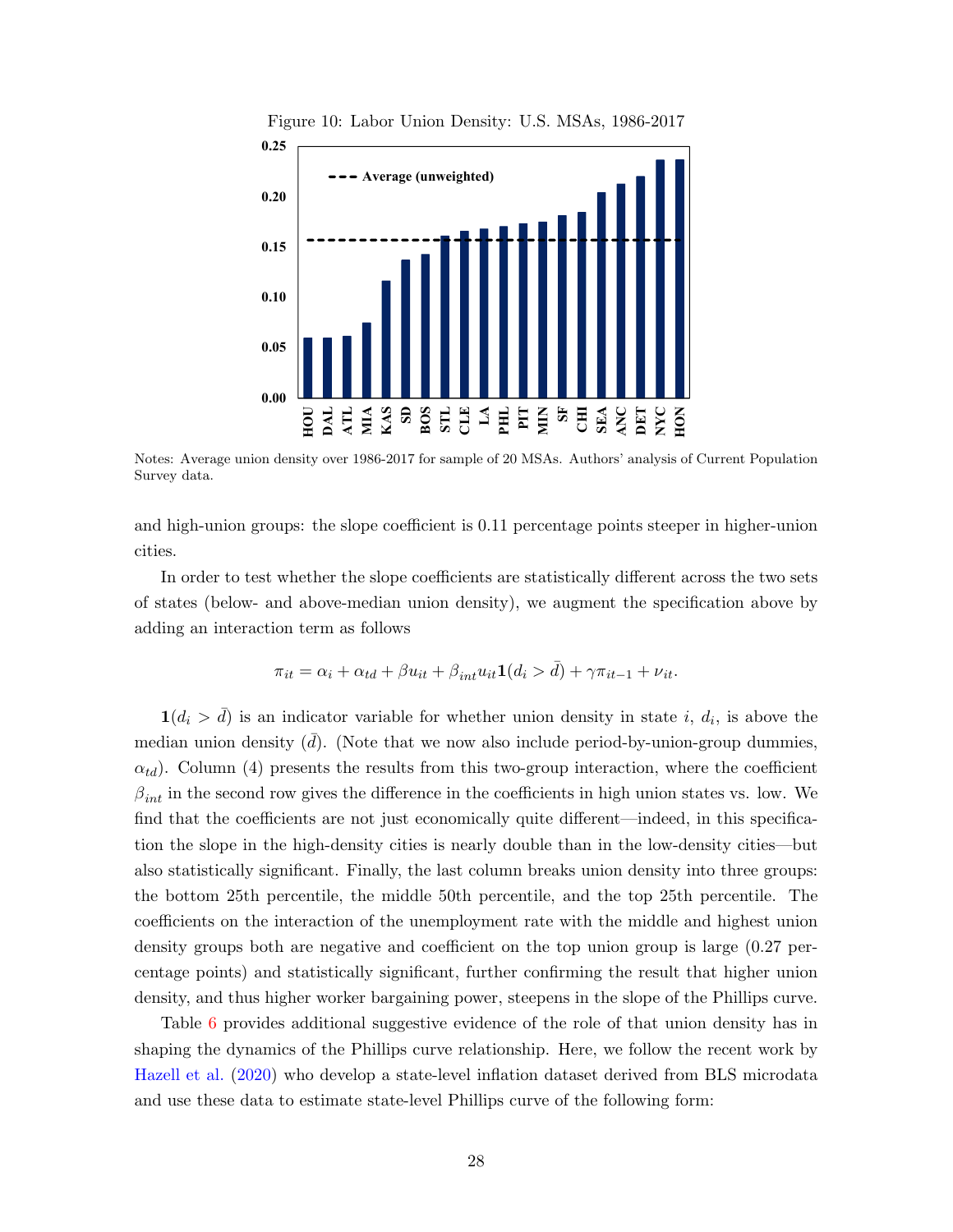$$
\pi_{it} = \alpha_i + \alpha_t + \beta u_{i,t-4} + \nu_{it}.
$$

Compared to the estimates from the MSA-level data in Table [5,](#page-31-0) the covariate of interest is the four-quarter lag of the unemployment following the specification in [Hazell et al.](#page-34-13)  $(2020)^{22}$  $(2020)^{22}$  $(2020)^{22}$  $(2020)^{22}$ Column (1) roughly replicates the baseline result from Table 1 of [Hazell et al.](#page-34-13) [\(2020\)](#page-34-13) which indicate a modest Phillips curve relationship and one that is slightly less steep (and precise) than found in the MSA-level data.<sup>[23](#page-1-0)</sup> Columns (2) and (3) again break our sample into two groups, below- and above-median union density states and estimate the Phillips curve separately for these two groups; the results again show that the slope of the Phillips curve is steeper in high-union states, although the standard errors are relatively larger so that we cannot statistically distinguish the coefficients. $^{24}$  $^{24}$  $^{24}$ 

Our final robustness exercise mimics, in a reduced-form way, the empirical results in Section [4.1](#page-24-2) by estimating Phillips curve using labor share as the covariate of interest. In particular, we average over the quarters of the state-level panel used in columns  $(1)-(3)$  of Table [6](#page-32-0) and merge in data from the Bureau of Economic Analysis on the labor share. We estimate the following specification:

$$
\pi_{it} = \alpha_i + \alpha_t + \beta s_{i,t-1} + \nu_{it},
$$

where the periods are now years instead of quarters due to the limitations of the BEA data on labor share by state. The results are shown in columns  $(4)$  -  $(6)$  of Table [6.](#page-32-0) Column  $(4)$ shows the baseline result that the labor share, a proxy for real marginal cost, has a positive and significant effect on inflation. Columns (5) and (6) again break our sample into belowand above-median union density states. The results show a substantially larger slope of the Phillips curve in high union states, although the standard errors are large enough such that we cannot statistically distinguish the estimates.

 $^{22}$ For Table [6,](#page-32-0) we draw the unemployment rate data from the BLS's LAUS tables and union densities from [Hirsch and MacPherson](#page-34-7) [\(2003\)](#page-34-7).

 $^{23}$ We use non-tradeable inflation for the dependent variable but we do not include data on the relative price of tradeable goods, which are included in the estimates in Table 1 of [Hazell et al.](#page-34-13) [\(2020\)](#page-34-13). We also omit lagged inflation as a covariate, following their specification.

 $^{24}$ We conduct the statistical test again by augmenting the baseline specification with the interaction terms and including period-by-group fixed effects.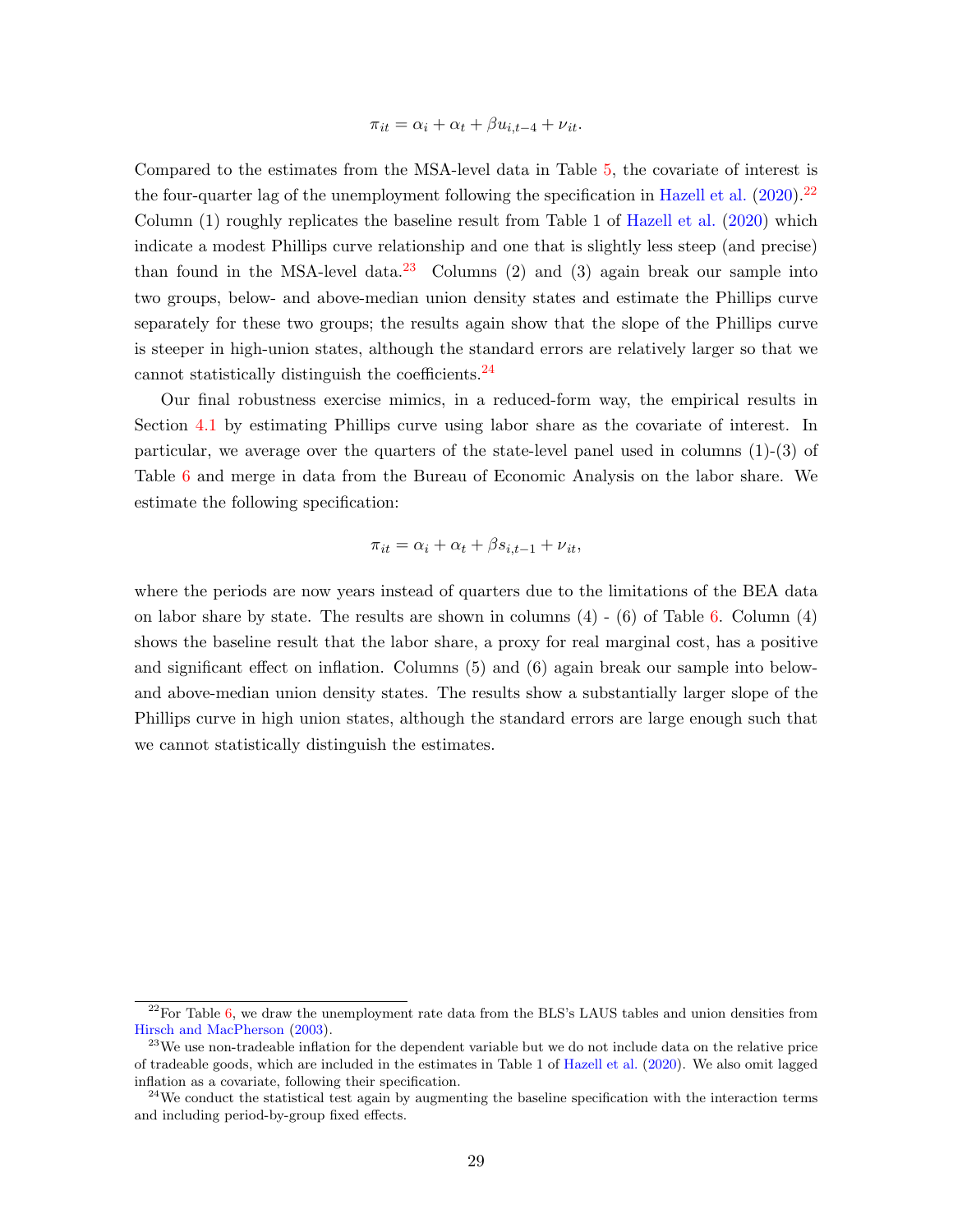|                         | (1)         | $\left( 2\right)$ | $\left( 3\right)$ | $\left( 4\right)$     | (5)                     |
|-------------------------|-------------|-------------------|-------------------|-----------------------|-------------------------|
| <b>VARIABLES</b>        | Overall     | Below Median      | Above Median      | Two-group interaction | Three-group interaction |
|                         |             |                   |                   |                       |                         |
| Unemp rate              | $-0.335***$ | $-0.259***$       | $-0.373***$       | $-0.241***$           | $-0.196***$             |
|                         | $(-6.839)$  | $(-5.392)$        | $(-8.721)$        | $(-5.285)$            | $(-3.020)$              |
| UR. $*$ Top 50th        |             |                   |                   | $-0.185**$            |                         |
|                         |             |                   |                   | $(-2.124)$            |                         |
| UR. * Middle 50th       |             |                   |                   |                       | $-0.0813$               |
|                         |             |                   |                   |                       | $(-1.197)$              |
| UR. $*$ Top 25th        |             |                   |                   |                       | $-0.274**$              |
|                         |             |                   |                   |                       | $(-2.701)$              |
|                         |             |                   |                   |                       |                         |
| Observations            | 1,240       | 620               | 620               | 1,240                 | 1,240                   |
| $R^2$                   | 0.667       | 0.693             | 0.695             | 0.689                 | 0.715                   |
| Lagged Dep.             | <b>YES</b>  | <b>YES</b>        | <b>YES</b>        | <b>YES</b>            | <b>YES</b>              |
| MSA FE                  | <b>YES</b>  | <b>YES</b>        | <b>YES</b>        | <b>YES</b>            | <b>YES</b>              |
| Period FE               | <b>YES</b>  | <b>YES</b>        | <b>YES</b>        |                       |                         |
| Period * Union Group FE |             |                   |                   | <b>YES</b>            | <b>YES</b>              |

# <span id="page-31-0"></span>Table 5: Cross-Sectional Phillips Curves using MSA-level data

Standard errors are clustered at state and quarter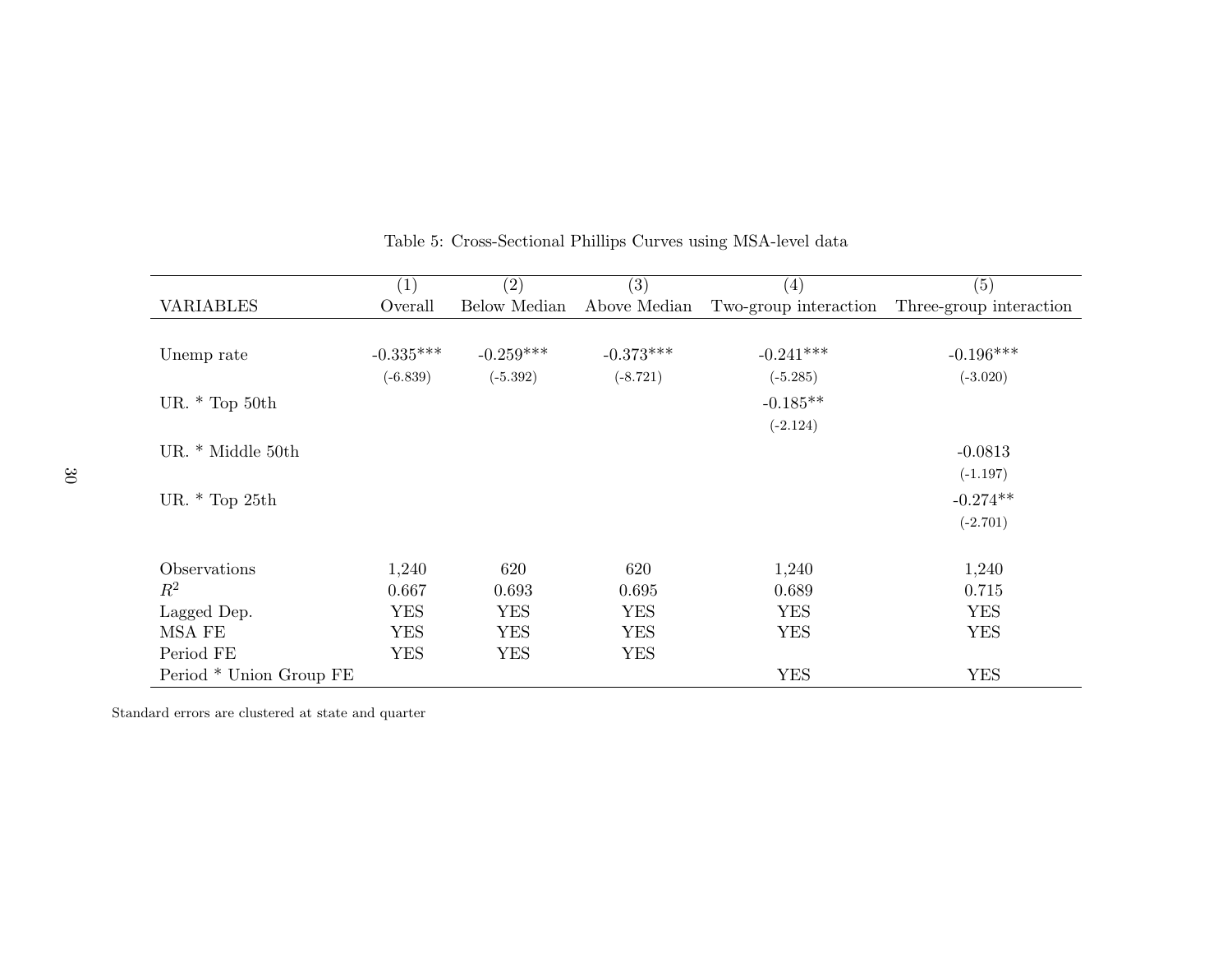|                            | (1)            | (2)            | (3)            | $\left( 4\right)$ | (5)            | (6)            |
|----------------------------|----------------|----------------|----------------|-------------------|----------------|----------------|
| <b>VARIABLES</b>           | Overall        | Below Median   | Above Median   | Overall           | Below Median   | Above Median   |
|                            |                |                |                |                   |                |                |
| Lur                        | $-0.152*$      | $-0.0234$      | $-0.217*$      |                   |                |                |
|                            | $(-1.808)$     | $(-0.353)$     | $(-2.134)$     |                   |                |                |
| Lagged Labor Sh.           |                |                |                | 0.135             | $-0.0577$      | 0.192          |
|                            |                |                |                | (1.375)           | $(-0.775)$     | (1.478)        |
| <i><b>Observations</b></i> | 3,024          | 1,152          | 1,872          | 648               | 144            | 504            |
| $R^2$                      | 0.703          | 0.751          | 0.690          | 0.721             | 0.865          | 0.702          |
| Lagged Dep.                | N <sub>O</sub> | N <sub>O</sub> | N <sub>O</sub> | N <sub>O</sub>    | N <sub>O</sub> | N <sub>O</sub> |
| MSA FE                     | <b>YES</b>     | <b>YES</b>     | <b>YES</b>     | <b>YES</b>        | <b>YES</b>     | <b>YES</b>     |
| Quarter FE                 | <b>YES</b>     | <b>YES</b>     | <b>YES</b>     |                   |                |                |
| Year FE                    |                |                |                | <b>YES</b>        | <b>YES</b>     | <b>YES</b>     |

### Table 6: Cross-Sectional Phillips Curves using State-level data

<span id="page-32-0"></span>Columns (1)- (3) are at the quarterly frequency using data from [Hazell](#page-34-16) et al. [\(2020\)](#page-34-16), the BLS, and Hirsch and [MacPherson](#page-34-17) [\(2003\)](#page-34-17). Columns (4) - (6) average the<br>cuesters to the yearly frequency and manns in REA data on labo quarters to the yearly frequency and merge in BEA data on labor share. Standard errors are clustered at state and quarter for columns (1) - (3) and state andyear for columns  $(4)$  -  $(6)$ .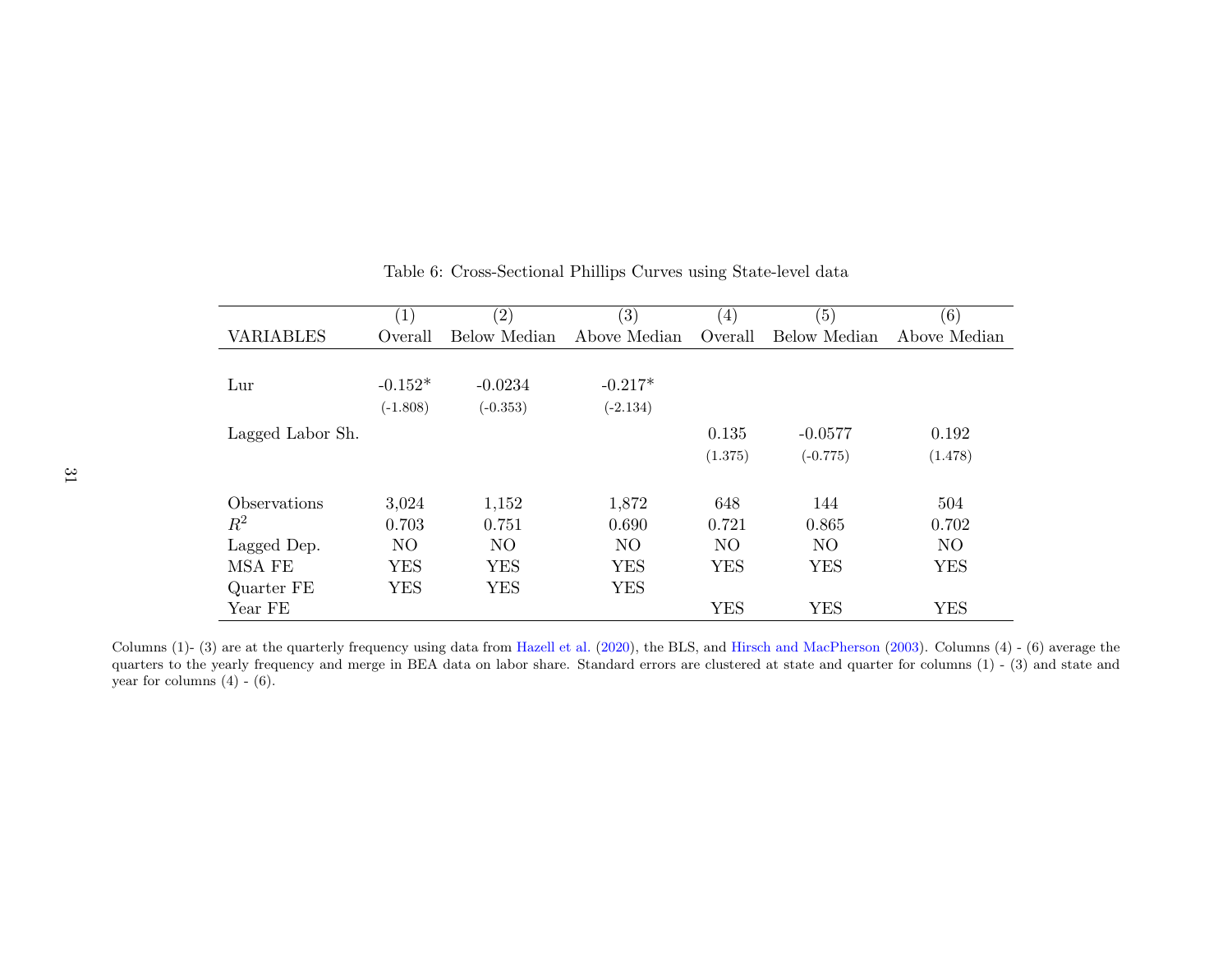## <span id="page-33-2"></span>5 Conclusion

The pre-Pandemic data since the 1990s suggests that the Phillips curve relationship, a central tenet of New Keynesian monetary economics, appears to have broken down. This paper develops a "Kaleckian Phillips curve", the slope of which positively depends on the strength of worker bargaining power under the assumption that workers bargain with firms not only over match surplus (as in the standard search and matching literature) but also over production rents. Our comparative static and dynamic analyses show that the origin of the break down of the Phillips curve relationship may be found in the collapse of worker bargaining power since 1980s. The econometric evidence based on both time series and cross-sectional data renders robust support for this theoretical analysis.

### References

- <span id="page-33-9"></span>Abel, Andrew B. and Olivier J. Blanchard, "The Present Value of Profits and Cyclical Movements in Investment,"  $Econometrica$ , 1986, 54 (2), 249–273.
- <span id="page-33-10"></span>Babb, Nathan R. and Alan K. Detmeister, "Nonlinearities in the Phillips Curve for the United States : Evidence Using Metropolitan Data," Finance and Economics Discussion Series 2017-070, Board of Governors of the Federal Reserve System (U.S.) June 2017.
- <span id="page-33-0"></span>Barkai, Simca, "Declining Labor and Capital Shares," 2016. University of Chicago.
- <span id="page-33-5"></span>Bivens, Josh and Lawrence Mishel, "Understanding the Historic Divergence Between Productivity and A Typical Worker's Pay: Why It Matters and Why It's Real," Briefing Paper 406, Economic Policy Institute 2015.
- <span id="page-33-7"></span>Cairó, Isabel and Jae Sim, "Market Power, Inequality and Financial Instability," Unpublished Manuscript, The Board of Governors of the Federal Reserve System 2020.
- <span id="page-33-4"></span>Calvo, Guillermo A., "Staggered prices in a utility-maximizing framework," Journal of Monetary Economics, 1983, 12 (3), 383 – 398.
- <span id="page-33-3"></span>den Haan, Wouter J., Garey Ramey, and Joel Watson, "Job Destruction and Propagation of Shocks," American Economic Review, June 2000, 90 (3), 482–498.
- <span id="page-33-8"></span>Eggertsson, Gauti B, Jacob A Robbins, and Ella Getz Wold, "Kaldor and Pikettys Facts: The Rise of Monopoly Power in the United States," Working Paper 24287, National Bureau of Economic Research February 2018.
- <span id="page-33-1"></span>Farhi, Emmanuel and Franois Gourio, "Accounting for Macro-Finance Trends: Market Power, Intangibles, and Risk Premia," Working Paper 25282, National Bureau of Economic Research November 2018.
- <span id="page-33-6"></span>Figura, Andrew and David Ratner, "The Labor Share of Income and Equilibrium Unemployment," FEDS Notes 2015-06-08-1, Board of Governors of the Federal Reserve System (U.S.) June 2015.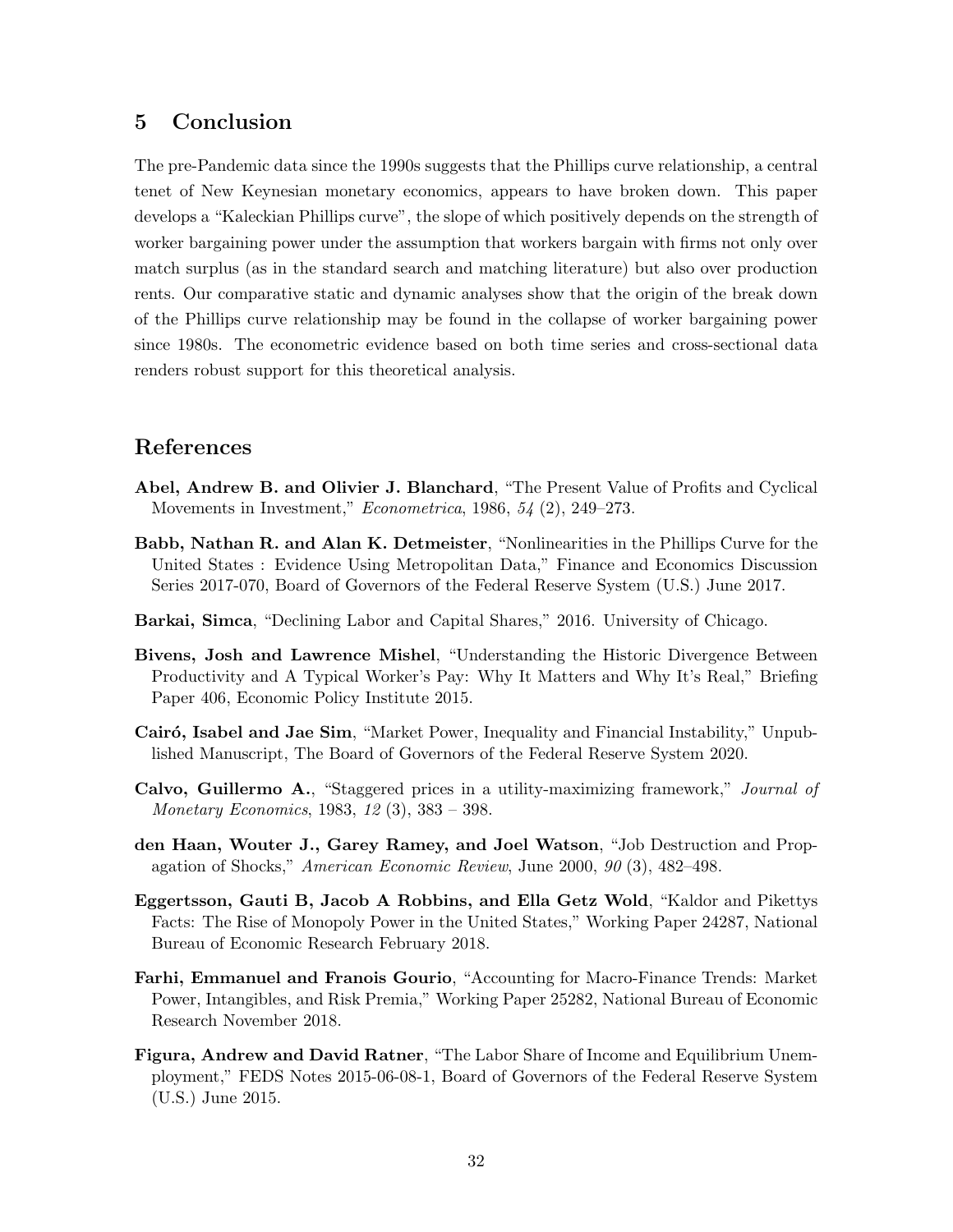- <span id="page-34-17"></span><span id="page-34-16"></span><span id="page-34-11"></span>Galí, Jordi and Mark Gertler, "Inflation dynamics: A structural econometric analysis," Journal of Monetary Economics, October 1999, 44 (2), 195–222.
- <span id="page-34-12"></span>Gilchrist, Simon and Charles Himmelberg, "Investment: Fundamentals and Finance," NBER Macroeconomics Annual, 1998, 13, 223–262.
- <span id="page-34-10"></span>, Raphael Schoenle, Jae Sim, and Egon Zakrajek, "Inflation Dynamics during the Financial Crisis," American Economic Review, March 2017, 107 (3), 785–823.
- <span id="page-34-6"></span>Greenwald, Daniel L, Martin Lettau, and Sydney C Ludvigson, "How the Wealth Was Won: Factors Shares as Market Fundamentals," Working Paper 25769, National Bureau of Economic Research May 2019.
- <span id="page-34-3"></span>Gutiérrez, Germn and Thomas Philippon, "Investmentless Growth: An Empirical Investigation," Brookings Papers on Economic Activity, 2017, 48 (2 (Fall)), 89–190.
- <span id="page-34-9"></span>Hall, Robert E, "New Evidence on the Markup of Prices over Marginal Costs and the Role of Mega-Firms in the US Economy," Working Paper 24574, National Bureau of Economic Research May 2018.
- <span id="page-34-13"></span>Hazell, Jonathon, Juan Herreo, Emi Nakamura, and Jon Steinsson, "The Slope of the Phillips Curve: Evidence from U.S. States," NBER Working Papers 28005, National Bureau of Economic Research, Inc 2020.
- <span id="page-34-7"></span>Hirsch, Barry T. and David A. MacPherson, "Union Membership and Coverage Database from the Current Population Survey: Note," ILR Review, 2003, 56 (2), 349– 354.
- <span id="page-34-14"></span>Hooper, Peter, Frederic S. Mishkin, and Amir Sufi, "Prospects for inflation in a high pressure economy: Is the Phillips curve dead or is it just hibernating?," Research in Economics, 2020, 74 (1), 26–62.
- <span id="page-34-5"></span>Ireland, Peter N, "Changes in the Federal Reserve's Inflation Target: Causes and Consequences," Working Paper 12492, National Bureau of Economic Research August 2006.
- <span id="page-34-0"></span>Kalecki, Michał, Selected Essays on the Dynamics of the Capitalist Economy 1933–1970, Cambridge University Press, 1971.
- <span id="page-34-15"></span>Kiley, Michael T., "An evaluation of the inflationary pressure associated with short- and long-term unemployment," Economics Letters, 2015, 137, 5–9.
- <span id="page-34-4"></span>Layard, Peter Richard Grenville, Stephen J. Nickell, and Richard Jackman, Unemployment, Oxford [u.a.]: Univ. Press, 1991.
- <span id="page-34-8"></span>Levy, Frank and Peter Temin, "Inequality and Institutions in 20th Century America," NBER Working Papers 13106, National Bureau of Economic Research, Inc May 2007.
- <span id="page-34-2"></span>Loecker, Jan De, Jan Eeckout, and Gabriel Unger, "The Rise of market power and the macroeconomic implications," 2018. KU Leuven, Universitat Pompeu Fabra, Havard University.
- <span id="page-34-1"></span>McDonald, Ian M. and Robert M. Solow, "Wage Bargaining and Employment," The American Economic Review, 1981, 71 (5), 896–908.